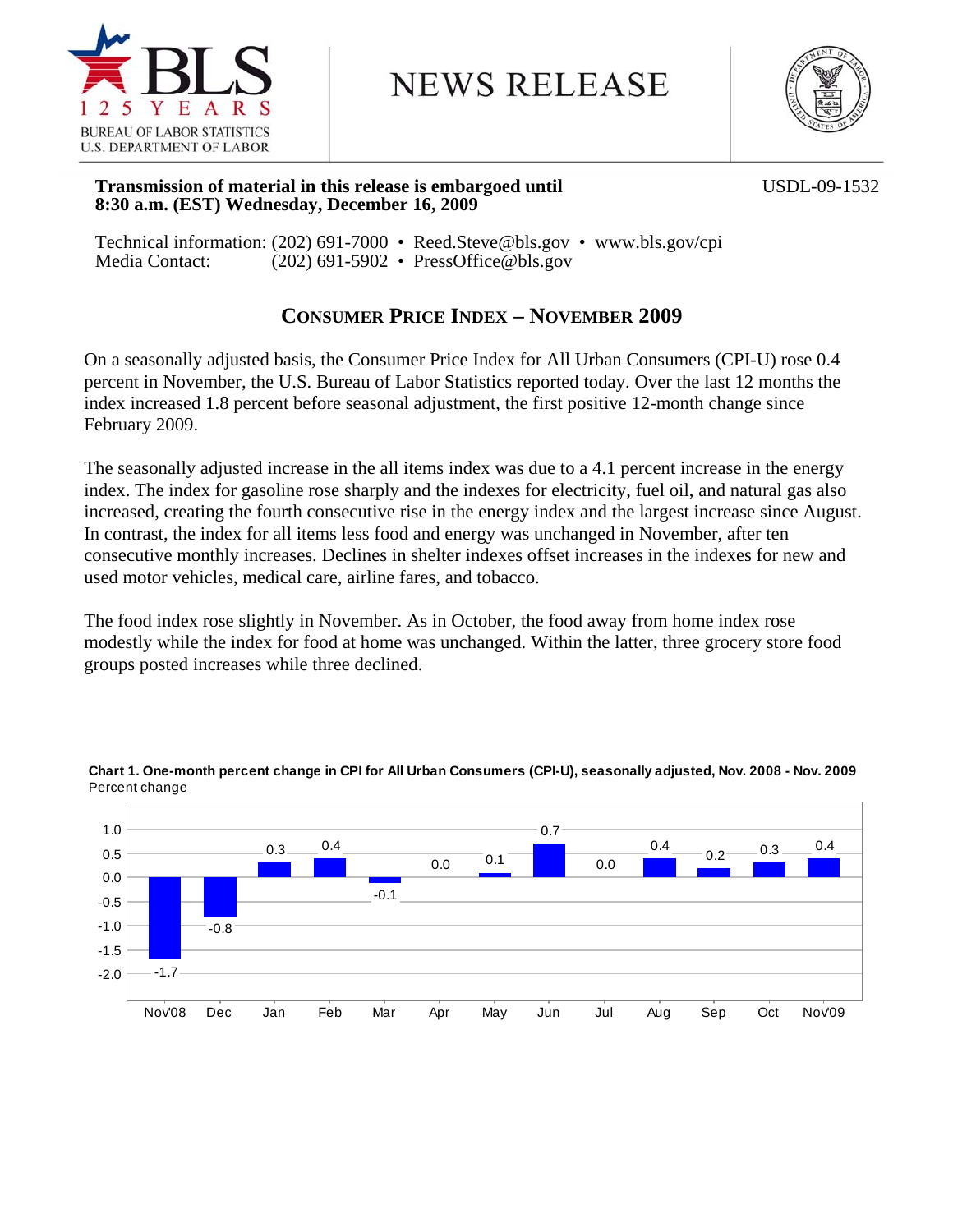

**Chart 2. 12-month percent change in CPI for All Urban Consumers (CPI-U), not seasonally adjusted, Nov. 2008 - Nov. 2009** Percent change

### **Table A. Percent changes in CPI for All Urban Consumers (CPI-U): U.S. city average**

|                                                 |               |                |                | Seasonally adjusted changes from preceding month |                 |                       |                  | $Un-$                                        |
|-------------------------------------------------|---------------|----------------|----------------|--------------------------------------------------|-----------------|-----------------------|------------------|----------------------------------------------|
|                                                 | May<br>2009   | June<br>2009   | July<br>2009   | Aug.<br>2009                                     | Sep.<br>2009    | Oct.<br>2009          | Nov.<br>2009     | adjusted<br>$12$ -mos.<br>ended<br>Nov. 2009 |
|                                                 | .1            | .7             | .0             | .4                                               | $\cdot$         | .3                    | .4               | 1.8                                          |
|                                                 | $-2$<br>$-.5$ | $\Omega$       | $-.3$<br>$-.5$ | $\cdot$ 1                                        | $-1$<br>$-3$    | $\cdot$ 1<br>$\Omega$ | .1               | $-7$                                         |
| Food away from home $1$                         | $\cdot$ 1     | .0             | $\cdot$ 1      | .0<br>.1                                         | .1              | $\cdot$ 1             | .0<br>$\cdot$ .2 | $-2.9$<br>2.1                                |
|                                                 | $\cdot$       | 7.4            | $-4$           | 4.6                                              | 6.6             | 1.5                   | 4.1              | 7.4                                          |
|                                                 | 2.3           | 16.2           | $-4$           | 8.5                                              | 1.1             | 1.9                   | 6.3              | 19.6                                         |
| Gasoline (all types)                            | 3.1           | 17.3           | $-.8$          | 9.1                                              | 1.0             | 1.6                   | 6.4              | 23.6                                         |
|                                                 | $-3.3$        | 4.8            | $-1.5$         | 6.2                                              | 1.5             | 6.3                   | 9.0              | $-6.9$                                       |
| Energy services                                 | $-1.7$        | $-1.2$         | $-.3$          | .0                                               | $\cdot$ 1       | .9                    | 1.4              | $-5.1$                                       |
|                                                 | $-.4$         | $-1.9$         | $-6$           | $-1$                                             | .6              | 6.6                   | 1.4              | .1                                           |
| Utility (piped) gas service                     | $-5.7$        | 1.3            | .9             | $\cdot$                                          | $-1.7$          | 1.9                   | 1.5              | $-18.6$                                      |
| All items less food and energy                  | .1            | $\cdot$        | $\cdot$ 1      |                                                  | $\cdot$         | $\cdot$               | $\Omega$         | 1.7                                          |
| Commodities less food and energy<br>commodities | $\cdot$       | .3             | $\cdot$        | $-3$                                             | .3              | .4                    | $\cdot$          | 2.6                                          |
|                                                 | .5            | $\cdot$ 7      | .5             | $-1.3$                                           | $\overline{.4}$ | 1.6                   | .6               | 4.9                                          |
|                                                 | 1.0           | .9             | .0             | 1.9                                              | 1.6             | 3.4                   | 2.0              | 5.8                                          |
|                                                 | $-2$          |                | .6             | $-1$                                             | $\cdot$ 1       | $-4$                  | $-3$             | 1.0                                          |
| Medical care commodities                        | .4            | .1             | $-.1$          | .5                                               | .6              | $\cdot$               | .0               | 3.8                                          |
| Services less energy services                   | $\cdot$ 1     |                | .0             | $\cdot$                                          | $\cdot$ 1       | $\cdot$ 1             | .0               | 1.4                                          |
|                                                 | .1            | .1             | $-.2$          | .1                                               | .0              | .0                    | $-2$             | .3                                           |
| Transportation services                         | $-.1$         | $-1$           | .5             | .6                                               | .7              | .4                    | .6               | 3.6                                          |
| Medical care services                           | .3            | $\overline{2}$ | .3             | $\cdot$ .2                                       | $\cdot$         | $\overline{2}$        | .4               | 3.5                                          |

1 Not seasonally adjusted.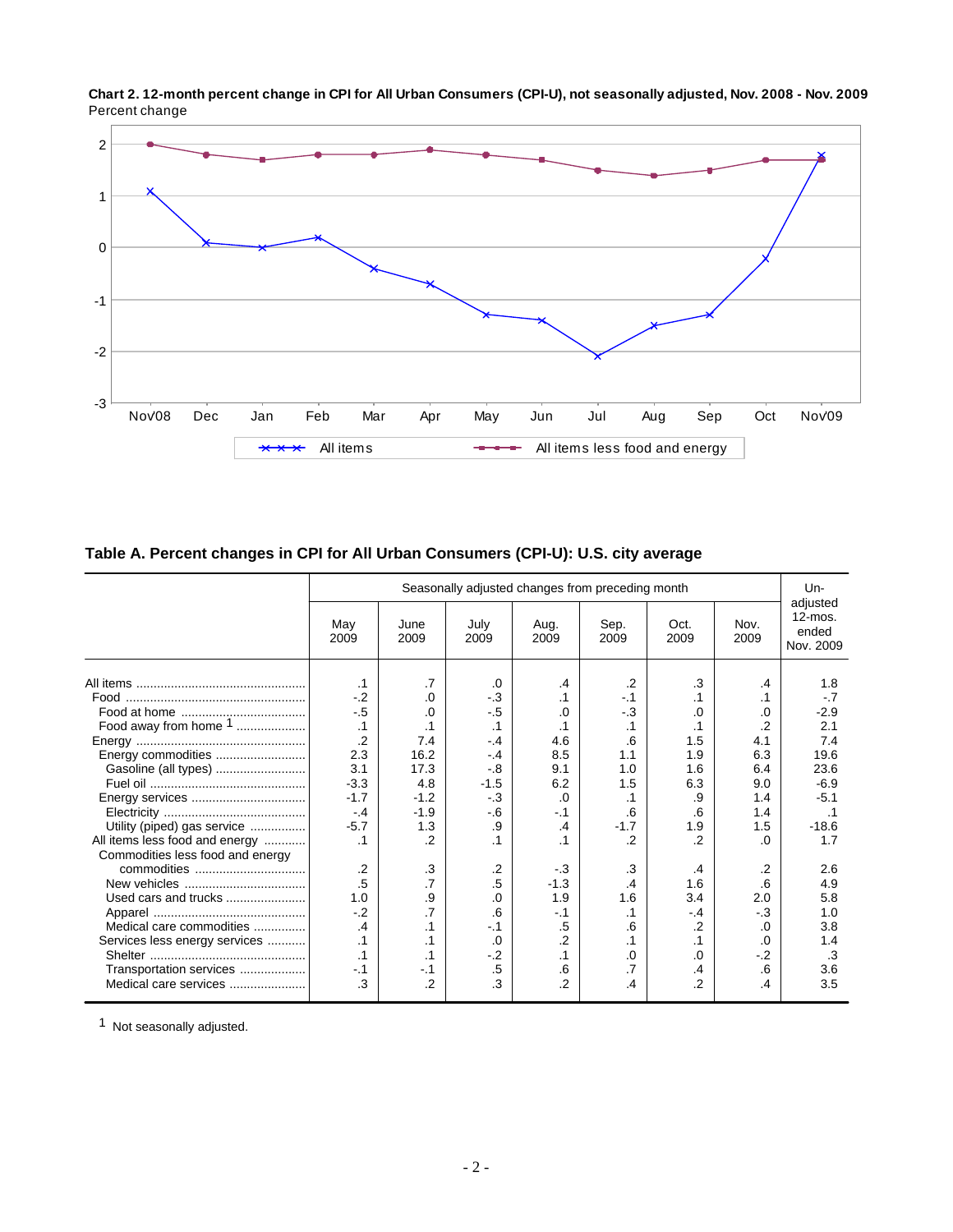### **Consumer Price Index Data for November 2009**

### **Food**

The food index rose 0.1 percent in November, the same increase as in October. The index for food away from home increased 0.2 percent while the food at home index was unchanged. Among the food at home groups, the dairy and related products index declined 0.7 percent in November after rising 1.0 percent in October, and the index for other food at home also declined in November following an October increase. In contrast, the indexes for fruits and vegetables and for meats, poultry, fish, and eggs both increased in November after declining in October. The index for nonalcoholic beverages fell for the second straight month, declining 0.3 percent in November, and the index for cereals and bakery products rose 0.1 percent in November after being unchanged in October. Over the past year, the food index has declined 0.7 percent. The food at home index has fallen 2.9 percent over the last 12 months, with five of the six grocery store food groups declining, but the index for food away from home has risen 2.1 percent.

### **Energy**

The energy index rose 4.1 percent in November after increasing 1.5 percent in October. The index for energy commodities rose 6.3 percent, with the gasoline index increasing 6.4 percent. (Before seasonal adjustment, gasoline prices rose 4.1 percent in November.) The rise in the gasoline index accounted for over three-quarters of the total energy increase. The remainder of the increase was due to advances in all of the other energy components. The index for fuel oil rose 9.0 percent in November following a 6.3 percent increase in October. The index for energy services increased 1.4 percent in November, with the electricity index rising 1.4 percent and the index for natural gas advancing 1.5 percent. The energy index has risen 7.4 percent over the past 12 months, with the gasoline index rising 23.6 percent.

### **All items less food and energy**

The index for all items less food and energy was unchanged in November after rising 0.2 percent in October. The heavily weighted index for shelter, unchanged in October, declined 0.2 percent in November. Within the shelter group, the indexes for rent and owners' equivalent rent both declined 0.1 percent and the lodging away from home index fell 1.5 percent. Also declining in November were the indexes for household furnishings and operations and for apparel, both down 0.3 percent. Several indexes posted increases to offset these declines. The new vehicles index rose 0.6 percent in November, its tenth increase in the last eleven months. The index for used cars and trucks advanced 2.0 percent in November and has now risen 11.1 percent since April. The index for airline fares rose 3.8 percent in November and has increased 13.3 percent since June. The medical care index increased 0.3 percent in November and the index for tobacco advanced 1.0 percent. Over the past 12 months, the index for all items less food and energy has risen 1.7 percent.

### **Not seasonally adjusted CPI measures**

The Consumer Price Index for All Urban Consumers (CPI-U) increased 1.8 percent over the last 12 months to an index level of 216.330 (1982-84=100). For the month, the index increased 0.1 percent prior to seasonal adjustment.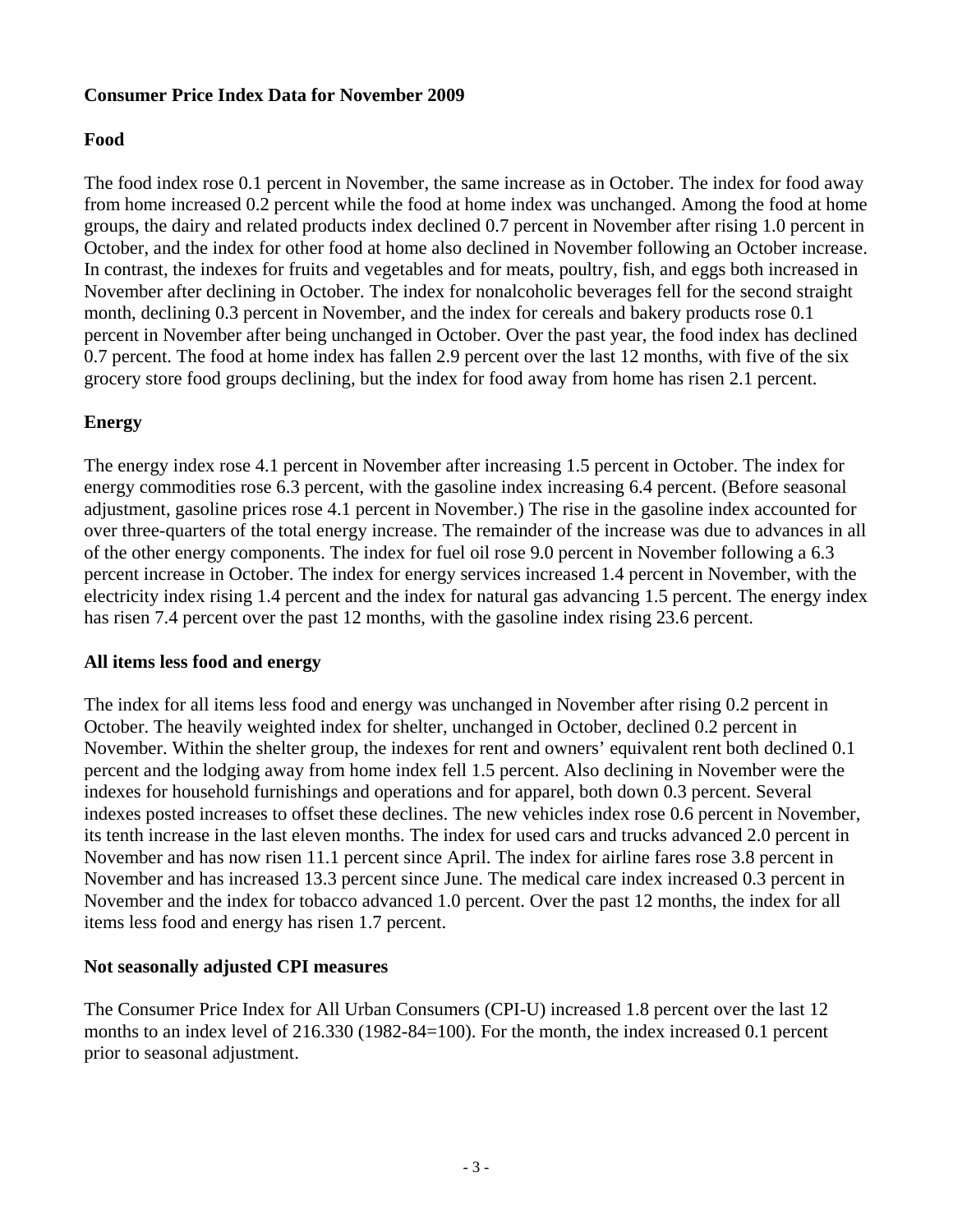The Consumer Price Index for Urban Wage Earners and Clerical Workers (CPI-W) increased 2.3 percent over the last 12 months to an index level of 212.003 (1982-84=100). For the month, the index increased 0.2 percent prior to seasonal adjustment.

The Chained Consumer Price Index for All Urban Consumers (C-CPI-U) increased 1.6 percent over the last 12 months. For the month, the index was unchanged on a not seasonally adjusted basis. Please note that the indexes for the post-2007 period are subject to revision.

**The Consumer Price Index for December 2009 is scheduled to be released on Friday, January 15, 2010, at 8:30 a.m. (EST).**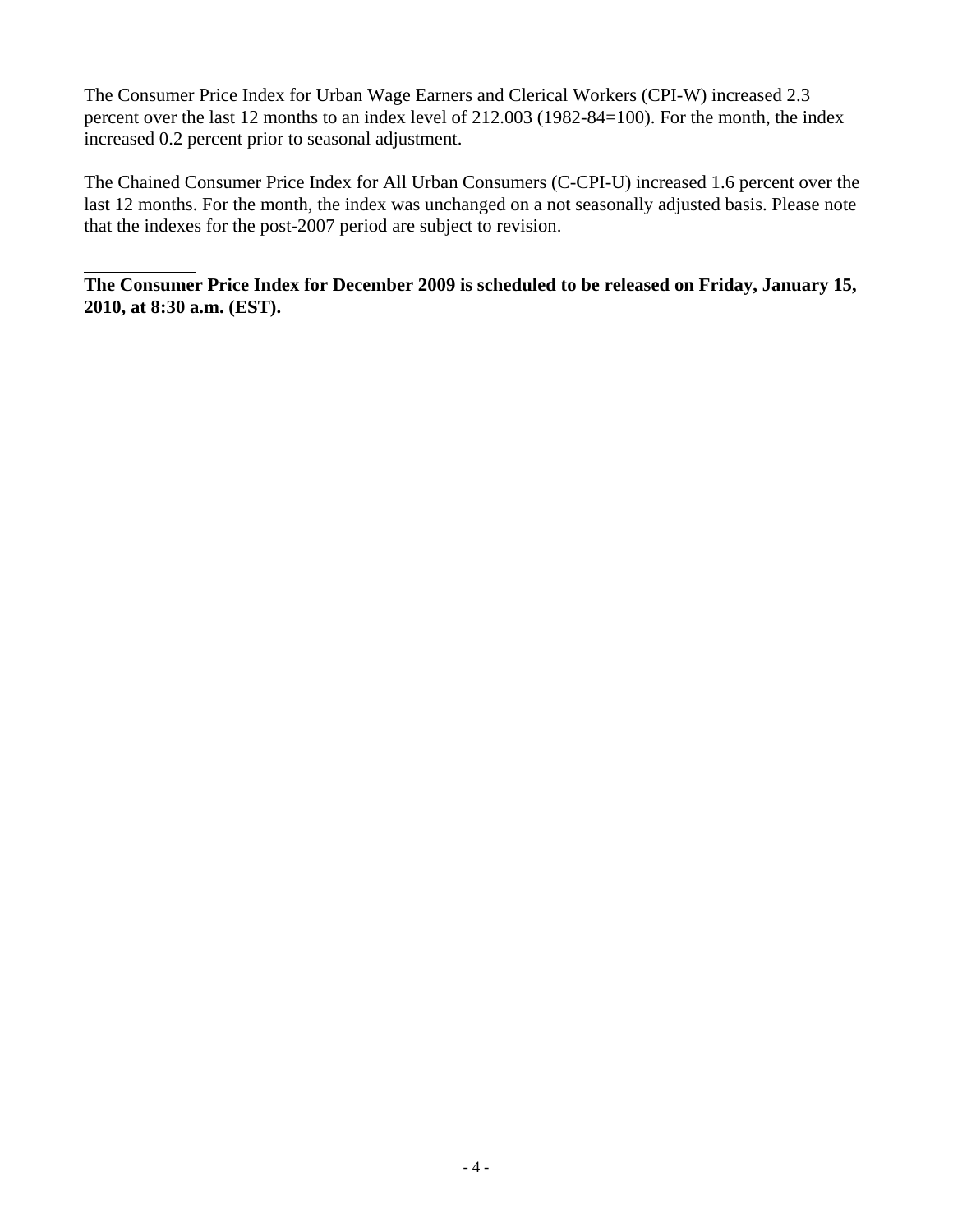# **Expenditure Weight Update**

Effective with the January 2010 release the Bureau of Labor Statistics (BLS) will update the consumption expenditure weights in the Consumer Price Index for All Urban Consumers (CPI-U) and Consumer Price Index for Urban Wage Earners and Clerical Workers (CPI-W) to the 2007-08 period. The updated expenditure weights for these indexes will replace the 2005-2006 weights that were introduced effective with the January 2008 CPI release. CPI expenditure weights will continue to be updated at two year intervals subsequent to the 2010 updating.

# **Facilities for Sensory Impaired**

Information from this release will be made available to sensory impaired individuals upon request. Voice phone: 202-691-5200, Federal Relay Services: 1-800-877-8339.

# **Brief Explanation of the CPI**

The Consumer Price Index (CPI) is a measure of the average change in prices over time of goods and services purchased by households. The Bureau of Labor Statistics publishes CPIs for two population groups: (1) the CPI for Urban Wage Earners and Clerical Workers (CPI-W), which covers households of wage earners and clerical workers that comprise approximately 32 percent of the total population and (2) the CPI for All Urban Consumers (CPI-U) and the Chained CPI for All Urban Consumers (C-CPI-U), which cover approximately 87 percent of the total population and include in addition to wage earners and clerical worker households, groups such as professional, managerial, and technical workers, the self-employed, short-term workers, the unemployed, and retirees and others not in the labor force.

The CPIs are based on prices of food, clothing, shelter, and fuels, transportation fares, charges for doctors' and dentists' services, drugs, and other goods and services that people buy for day-to-day living. Prices are collected each month in 87 urban areas across the country from about 4,000 housing units and approximately 25,000 retail establishments-department stores, supermarkets, hospitals, filling stations, and other types of stores and service establishments. All taxes directly associated with the purchase and use of items are included in the index. Prices of fuels and a few other items are obtained every month in all 87 locations. Prices of most other commodities and services are collected every month in the three largest geographic areas and every other month in other areas. Prices of most goods and services are obtained by personal visits or telephone calls of the Bureau's trained representatives.

In calculating the index, price changes for the various items in each location are averaged together with weights, which represent their importance in the spending of the appropriate population group. Local data are then combined to obtain a U.S. city average. For the CPI-U and CPI-W separate indexes are also published by size of city, by region of the country, for cross-classifications of regions and population-size classes, and for 27 local areas. Area indexes do not measure differences in the level of prices among cities; they only measure the average change in prices for each area since the base period. For the C-CPI-U data are issued only at the national level. It is important to note that the CPI-U and CPI-W are considered final when released, but the C-CPI-U is issued in preliminary form and subject to two annual revisions.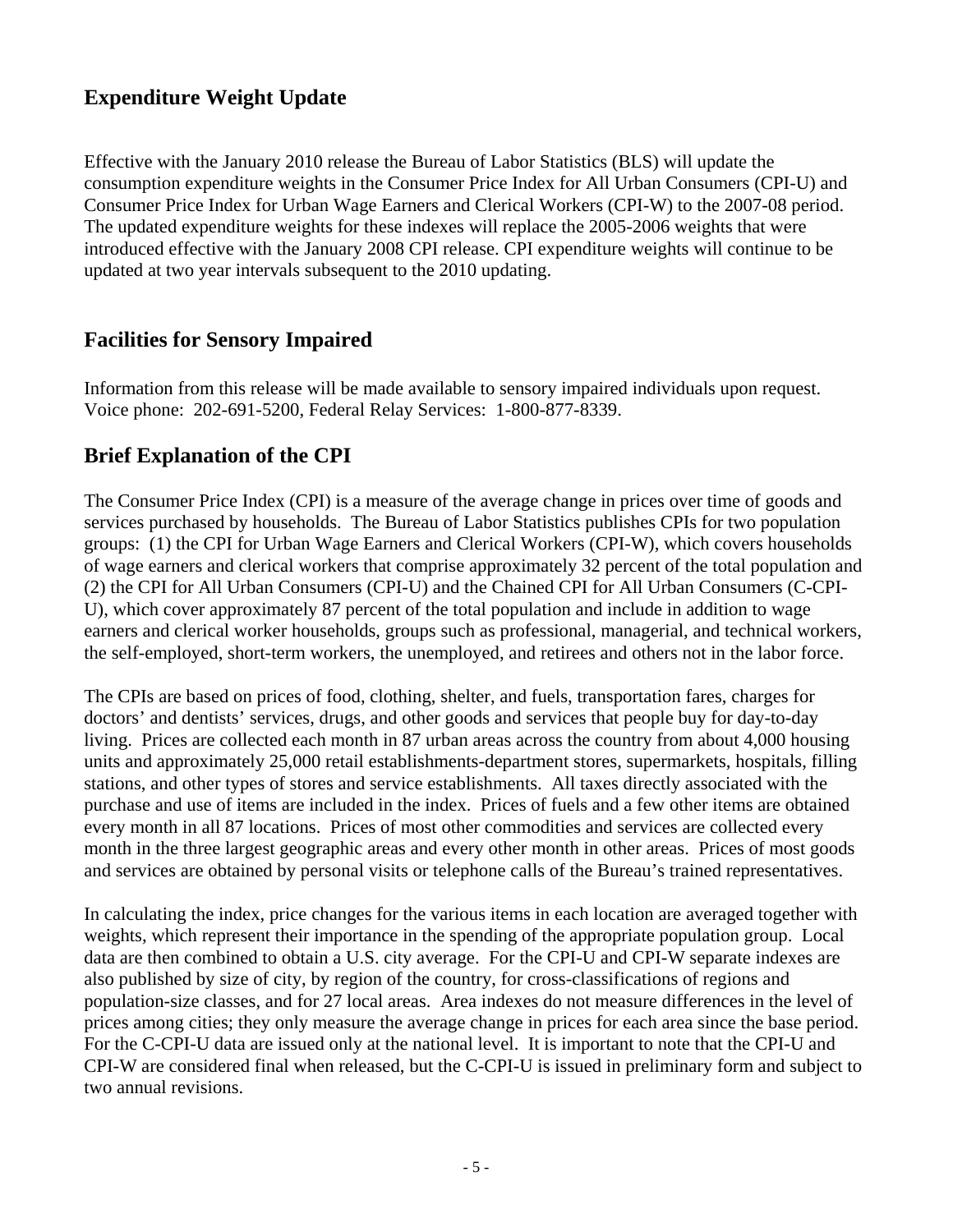The index measures price change from a designed reference date. For the CPI-U and the CPI-W the reference base is 1982-84 equals 100.0. The reference base for the C-CPI-U is December 1999 equals 100. An increase of 16.5 percent from the reference base, for example, is shown as 116.5. This change can also be expressed in dollars as follows: the price of a base period market basket of goods and services in the CPI has risen from \$10 in 1982-84 to \$11.65.

For further details visit the CPI home page on the Internet at http://www.bls.gov/cpi/ or contact our CPI Information and Analysis Section on (202) 691-7000.

# **Note on Sampling Error in the Consumer Price Index**

The CPI is a statistical estimate that is subject to sampling error because it is based upon a sample of retail prices and not the complete universe of all prices. BLS calculates and publishes estimates of the 1-month, 2-month, 6-month and 12-month percent change standard errors annually, for the CPI-U. These standard error estimates can be used to construct confidence intervals for hypothesis testing. For example, the estimated standard error of the 1 month percent change is 0.04 percent for the U.S. All Items Consumer Price Index. This means that if we repeatedly sample from the universe of all retail prices using the same methodology, and estimate a percentage change for each sample, then 95% of these estimates would be within 0.08 percent of the 1 month percentage change based on all retail prices. For example, for a 1-month change of 0.2 percent in the All Items CPI for All Urban Consumers, we are 95 percent confident that the actual percent change based on all retail prices would fall between 0.12 and 0.28 percent. For the latest data, including information on how to use the estimates of standard error, see "Variance Estimates for Price Changes in the Consumer Price Index, January-December 2008". These data are available on the CPI home page (http://www.bls.gov/cpi), or by using the following link http://www.bls.gov/cpi/cpivar2008.pdf

# **Calculating Index Changes**

Movements of the indexes from one month to another are usually expressed as percent changes rather than changes in index points, because index point changes are affected by the level of the index in relation to its base period while percent changes are not. The example below illustrates the computation of index point and percent changes.

 Percent changes for 3-month and 6-month periods are expressed as annual rates and are computed according to the standard formula for compound growth rates. These data indicate what the percent change would be if the current rate were maintained for a 12-month period.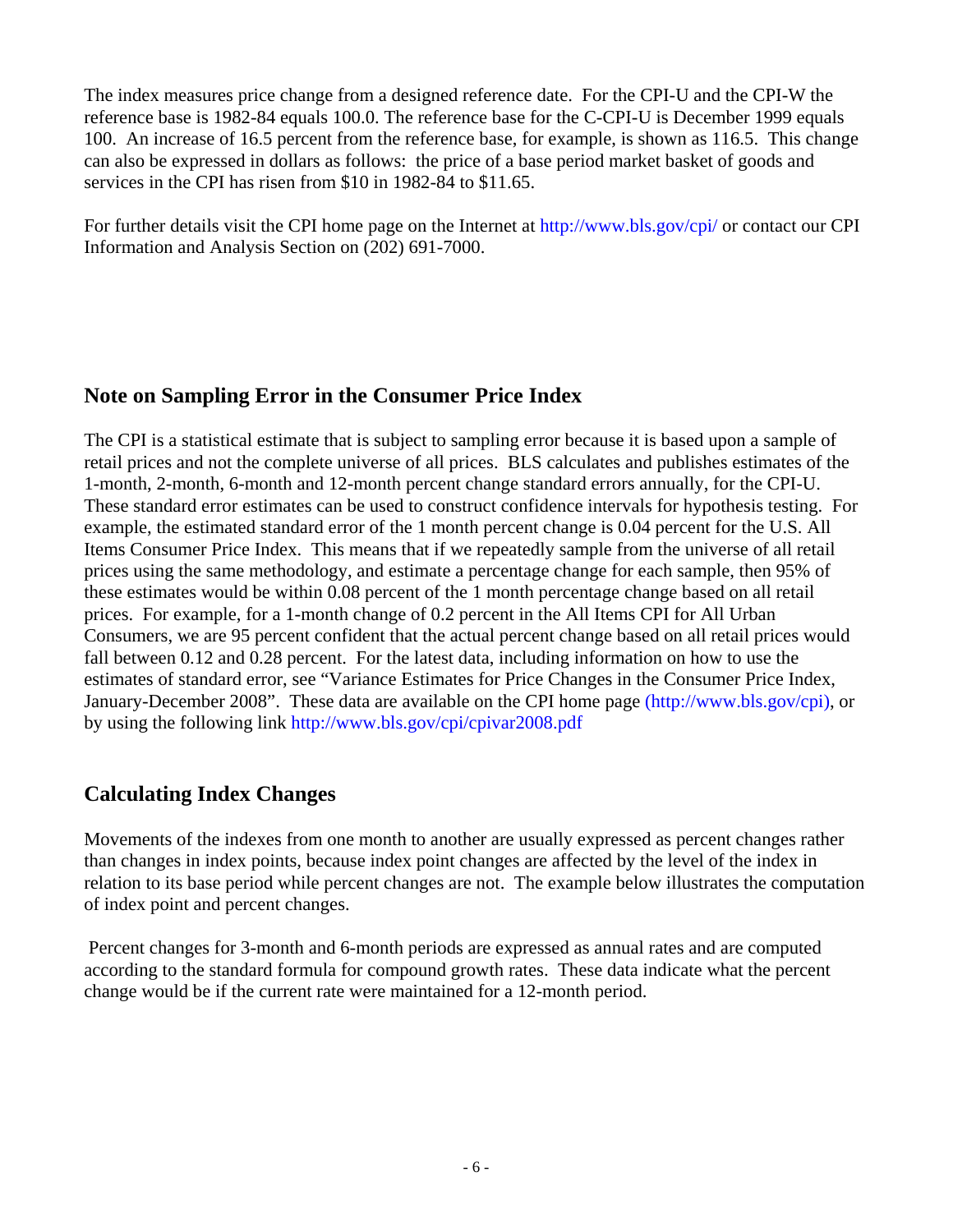### Index Point Change

| <b>CPI</b><br>Less previous index<br>Equals index point change | 202.416<br>201.800<br>.616 |
|----------------------------------------------------------------|----------------------------|
| Percent Change                                                 |                            |
| Index point difference                                         | .616                       |
| Divided by the previous index                                  | 201.800                    |
| Equals                                                         | 0.003                      |
| Results multiplied by one hundred                              | 0.003x100                  |
| Equals percent change                                          | 0.3                        |

### Regions Defined

The states in the four regions shown in Tables 3 and 6 are listed below.

The Northeast--Connecticut, Maine, Massachusetts, New Hampshire, New York, New Jersey, Pennsylvania, Rhode Island, and Vermont.

The Midwest--Illinois, Indiana, Iowa, Kansas, Michigan, Minnesota, Missouri, Nebraska, North Dakota, Ohio, South Dakota, and Wisconsin.

The South--Alabama, Arkansas, Delaware, Florida, Georgia, Kentucky, Louisiana, Maryland, Mississippi, North Carolina, Oklahoma, South Carolina, Tennessee, Texas, Virginia, West Virginia, and the District of Columbia.

The West--Alaska, Arizona, California, Colorado, Hawaii, Idaho, Montana, Nevada, New Mexico, Oregon, Utah, Washington, and Wyoming.

# **A Note on Seasonally Adjusted and Unadjusted Data**

Because price data are used for different purposes by different groups, the Bureau of Labor Statistics publishes seasonally adjusted as well as unadjusted changes each month.

For analyzing general price trends in the economy, seasonally adjusted changes are usually preferred since they eliminate the effect of changes that normally occur at the same time and in about the same magnitude every year--such as price movements resulting from changing climatic conditions, production cycles, model changeovers, holidays, and sales.

The unadjusted data are of primary interest to consumers concerned about the prices they actually pay. Unadjusted data also are used extensively for escalation purposes. Many collective bargaining contract agreements and pension plans, for example, tie compensation changes to the Consumer Price Index before adjustment for seasonal variation.

Seasonal factors used in computing the seasonally adjusted indexes are derived by the X-12-ARIMA Seasonal Adjustment Method. Seasonally adjusted indexes and seasonal factors are computed annually. Each year, the last 5 years of seasonally adjusted data are revised. Data from January 2004 through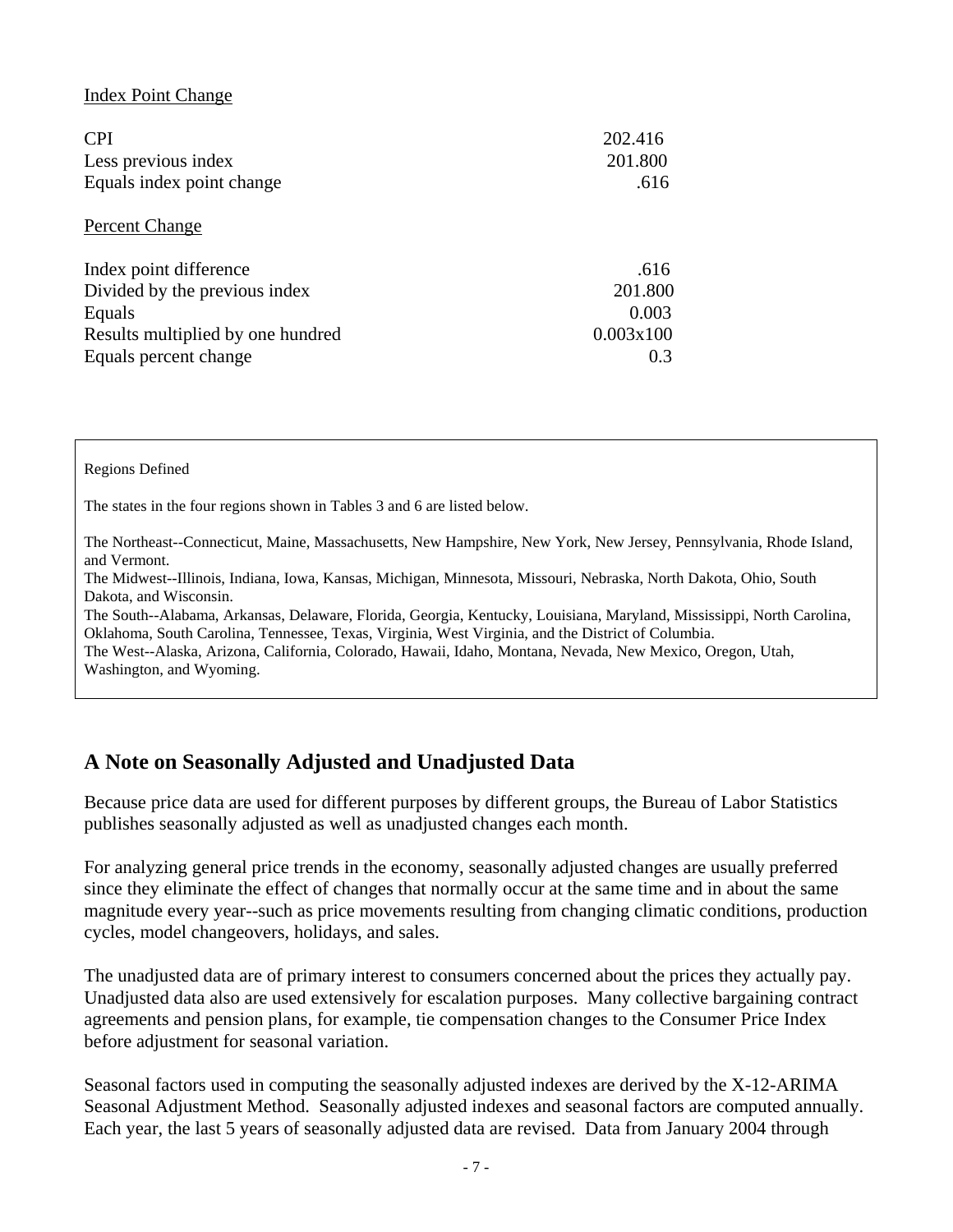December 2008 were replaced in January 2009. Exceptions to the usual revision schedule were: the updated seasonal data at the end of 1977 replaced data from 1967 through 1977; and, in January 2002, dependently seasonally adjusted series were revised for January 1987-December 2001 as a result of a change in the aggregation weights for dependently adjusted series. For further information, please see "Aggregation of Dependently Adjusted Seasonally Adjusted Series," in the October 2001 issue of the CPI Detailed Report.

The seasonal movement of all items and 54 other aggregations is derived by combining the seasonal movement of 73 selected components. Each year the seasonal status of every series is reevaluated based upon certain statistical criteria. If any of the 73 components change their seasonal adjustment status from seasonally adjusted to not seasonally adjusted, not seasonally adjusted data will be used in the aggregation of the dependent series for the last 5 years, but the seasonally adjusted indexes will be used before that period. Note: 47 of the 73 components are seasonally adjusted for 2009.

Seasonally adjusted data, including the all items index levels, are subject to revision for up to five years after their original release. For this reason, BLS advises against the use of these data in escalation agreements.

Effective with the calculation of the seasonal factors for 1990, the Bureau of Labor Statistics has used an enhanced seasonal adjustment procedure called Intervention Analysis Seasonal Adjustment for some CPI series. Intervention Analysis Seasonal Adjustment allows for better estimates of seasonally adjusted data. Extreme values and/or sharp movements which might distort the seasonal pattern are estimated and removed from the data prior to calculation of seasonal factors. Beginning with the calculation of seasonal factors for 1996, X-12-ARIMA software was used for Intervention Analysis Seasonal Adjustment.

For the seasonal factors introduced in January 2009, BLS adjusted 29 series using Intervention Analysis Seasonal Adjustment, including selected food and beverage items, motor fuels, electricity and vehicles. For example, this procedure was used for the Motor fuel series to offset the effects of events such as damage to oil refineries from Hurricane Katrina.

For a complete list of Intervention Analysis Seasonal Adjustment series and explanations, please refer to the article "Intervention Analysis Seasonal Adjustment", located on our website at http://www.bls.gov/cpi/cpisapage.htm.

For additional information on seasonal adjustment in the CPI, please write to the Bureau of Labor Statistics, Division of Consumer Prices and Price Indexes, Washington, DC 20212 or contact Jeff Wilson at (202) 691-6968, or by e-mail at Wilson.Jeff@bls.gov. If you have general questions about the CPI, please call our information staff at (202) 691-7000.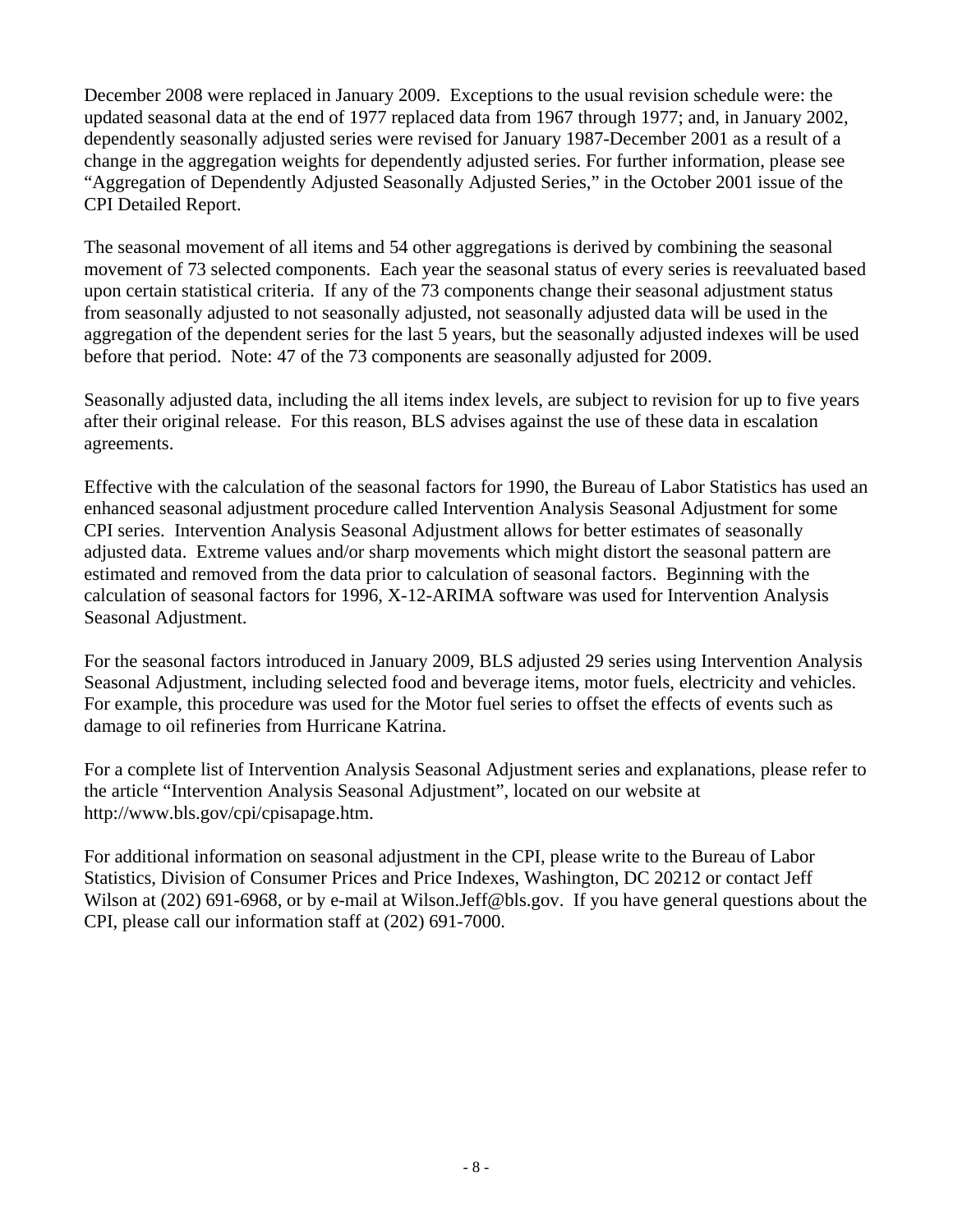#### **Table 1. Consumer Price Index for All Urban Consumers (CPI-U): U.S. city average, by expenditure category and commodity and service group**

(1982-84=100, unless otherwise noted)

| <b>CPI-U</b>                                               | Relative<br>importance, | Unadjusted<br>indexes<br>December |                    |                     | Unadjusted<br>percent change to<br>Nov. 2009 from- | Seasonally adjusted<br>percent change from- |                 |                  |  |
|------------------------------------------------------------|-------------------------|-----------------------------------|--------------------|---------------------|----------------------------------------------------|---------------------------------------------|-----------------|------------------|--|
|                                                            | 2008                    | Oct.<br>2009                      | Nov.<br>2009       | Nov.<br>2008        | Oct.<br>2009                                       | Aug. to<br>Sep.                             | Sep. to<br>Oct. | Oct. to<br>Nov.  |  |
| <b>Expenditure category</b>                                |                         |                                   |                    |                     |                                                    |                                             |                 |                  |  |
|                                                            | 100.000                 | 216.177<br>647.570                | 216.330<br>648.028 | 1.8                 | 0.1                                                | 0.2                                         | 0.3             | 0.4              |  |
|                                                            | 15.757                  | 217.957                           | 217.733            | $-.5$               | $-.1$                                              | -.1                                         | $\cdot$ 1       | $\cdot$ 1        |  |
|                                                            | 14.629                  | 217.526                           | 217.265            | $-.7$               | $-1$                                               | $-.1$                                       | $\cdot$ 1       | $\cdot$ 1        |  |
|                                                            | 8.156                   | 213.605                           | 212.816            | $-2.9$              | $-4$                                               | $-3$                                        | .0              | .0               |  |
|                                                            | 1.150                   | 251.421                           | 250.600            | -.8                 | $-3$                                               | .3                                          | $\cdot 0$       | .1               |  |
|                                                            | 1.898                   | 200.597                           | 201.202            | $-4.0$              | .3                                                 | $-1.0$                                      | $-2$            | .3               |  |
|                                                            | .910                    | 195.360                           | 193.914            | $-9.0$              | $-7$                                               | .5                                          | 1.0             | $-7$             |  |
|                                                            | 1.194                   | 269.467                           | 269.832            | -4.9                | $\cdot$ 1                                          | $-1.2$                                      | $-7$            | $\cdot$ 1        |  |
| Nonalcoholic beverages and beverage materials              | .982                    | 162.885                           | 161.358            | $-1.0$              | $-9$                                               | .0                                          | $-2$            | $-.3$            |  |
|                                                            | 2.022                   | 191.266                           | 189.640            | $\cdot$             | $-9$                                               | .1                                          | .3              | $-2$             |  |
|                                                            | .300                    | 196.747                           | 198.227            | 3.4                 | $\boldsymbol{.8}$                                  | 1.0                                         | .3              | .7               |  |
|                                                            | .241                    | 199.916                           | 196.473            | $-4.5$              | $-1.7$                                             | $-3$                                        | - 4             | $-3$             |  |
|                                                            | 1.481                   | 205.814                           | 203.671            | .3                  | $-1.0$                                             | $-1$                                        | $\cdot$         | $-.3$            |  |
|                                                            | .433                    | 122.112                           | 121.263            | -1.8                | $-7$                                               | $\cdot$                                     | .0              | $-.7$            |  |
|                                                            | 6.474                   | 224.224                           | 224.633            | 2.1                 | $\cdot$                                            | $\cdot$ 1                                   | $\cdot$ 1       | $\cdot$          |  |
|                                                            | .314                    | 157.056                           | 157.027            | 2.0                 | 0.                                                 | $\cdot$                                     | $-2$            | .0               |  |
|                                                            | 1.127                   | 222.232                           | 222.485            | 2.3                 | $\cdot$ 1                                          | .3                                          | .3              | .4               |  |
|                                                            | 43.421                  | 216.612                           | 215.808            | - 3                 | $-4$                                               | .0                                          | $\cdot$ 1       | .0               |  |
|                                                            | 33.200                  | 249.474                           | 248.211            | .3                  | $-5$                                               | .0                                          | .0              | $-2$             |  |
|                                                            | 5.957                   | 248.888                           | 248.886            | .9                  | .0                                                 | $-1$                                        | $-1$            | $-.1$            |  |
|                                                            | 2.478                   | 133.485                           | 125.426            | -6.1                | -6.0                                               | 1.5                                         | $\cdot$         | $-1.5$           |  |
| Owners' equivalent rent of primary residence 3 4 5         | 24.433                  | 256.890                           | 256.731            | .8                  | $-1$                                               | $-.1$                                       | $\cdot 0$       | $-.1$            |  |
|                                                            | .333                    | 122.184                           | 122.243            | 1.7                 | .0                                                 | .3                                          | .0              | .0               |  |
|                                                            | 5.431                   | 207.937                           | 208.955            | $-3.4$              | .5                                                 | $\cdot$                                     | 1.2             | 1.5              |  |
|                                                            | 4.460                   | 184.146                           | 185.165            | $-5.3$              | .6                                                 | .1                                          | 1.3             | 1.8              |  |
|                                                            | .301                    | 243.936                           | 260.250            | $-7.7$              | 6.7                                                | 1.1                                         | 6.0             | 7.3              |  |
|                                                            | 4.159                   | 188.963                           | 189.166            | $-5.1$              | $\cdot$ 1                                          | $\cdot$ 1                                   | .9              | 1.4              |  |
| Water and sewer and trash collection services <sup>2</sup> | .971                    | 164.591                           | 164.962            | 5.6                 | $\cdot$                                            | $\overline{A}$                              | .8              | $\cdot$          |  |
|                                                            | 4.790<br>.781           | 127.740<br>150.184                | 127.265<br>150.135 | $-1.0$<br>$\cdot$ 1 | $-.4$<br>$\cdot$                                   | .0<br>.0                                    | $-5$<br>$-2$    | $-.3$<br>$\cdot$ |  |
|                                                            |                         |                                   |                    |                     | $-1.2$                                             |                                             |                 |                  |  |
|                                                            | 3.691<br>.923           | 123.998                           | 122.465            | 1.0                 | $-1.0$                                             | $\cdot$ 1<br>-.8                            | $-4$<br>$-6$    | $-.3$            |  |
|                                                            | 1.541                   | 114.818<br>113.838                | 113.636<br>111.460 | $-5$<br>.8          | $-2.1$                                             | .3                                          | $-6$            | $-8$<br>- 8      |  |
|                                                            |                         | 117.300                           | 116.312            |                     | -.8                                                |                                             | $-1.5$          | $-4$             |  |
|                                                            | .183<br>.688            | 130.333                           | 130.594            | .3<br>3.0           | .2                                                 | $\cdot$ 1<br>$\cdot$ 1                      | .2              | .7               |  |
|                                                            | 15.314                  | 185.362                           | 188.587            | 8.6                 | 1.7                                                | .8                                          | 1.4             | 2.3              |  |
|                                                            | 14.189                  | 180.896                           | 184.099            | 9.2                 | 1.8                                                | .7                                          | 1.4             | 2.3              |  |
|                                                            | 6.931                   | 95.131                            | 96.039             | 4.8                 | 1.0                                                | .5                                          | 1.7             | .8               |  |
|                                                            | 4.480                   | 137.268                           | 138.831            | 4.9                 | 1.1                                                | .4                                          | 1.6             | .6               |  |
|                                                            | 1.628                   | 132.689                           | 134.173            | 5.8                 | 1.1                                                | 1.6                                         | 3.4             | 2.0              |  |
|                                                            | 3.164                   | 219.015                           | 228.050            | 21.8                | 4.1                                                | 1.1                                         | 1.6             | 6.2              |  |
|                                                            | 2.964                   | 218.683                           | 227.665            | 23.6                | 4.1                                                | 1.0                                         | 1.6             | 6.4              |  |
|                                                            | .382                    | 133.650                           | 134.234            | 1.0                 | $\cdot$                                            | $-1$                                        | .2              | $\cdot$          |  |
|                                                            | 1.188                   | 245.393                           | 245.511            | 2.7                 | .0                                                 | $\cdot$                                     | .4              | .0               |  |
|                                                            | 1.125                   | 241.060                           | 244.226            | .3                  | 1.3                                                | 2.1                                         | .9              | 2.6              |  |
|                                                            | 6.390                   | 378.552                           | 379.575            | 3.5                 | .3                                                 | .4                                          | $\cdot$         | .3               |  |
|                                                            | 1.625                   | 308.379                           | 308.546            | 3.8                 | $\cdot$ 1                                          | .6                                          | .2              | $\cdot$          |  |
|                                                            | 4.765                   | 400.015                           | 401.392            | 3.5                 | .3                                                 | $\cdot$                                     | .2              | $\cdot$          |  |
|                                                            | 2.702                   | 321.381                           | 321.473            | 2.6                 | .0                                                 | $\cdot$                                     | .2              | $\cdot$          |  |
|                                                            | 1.545                   | 575.540                           | 581.603            | 7.1                 | 1.1                                                | .6                                          | .2              | .8               |  |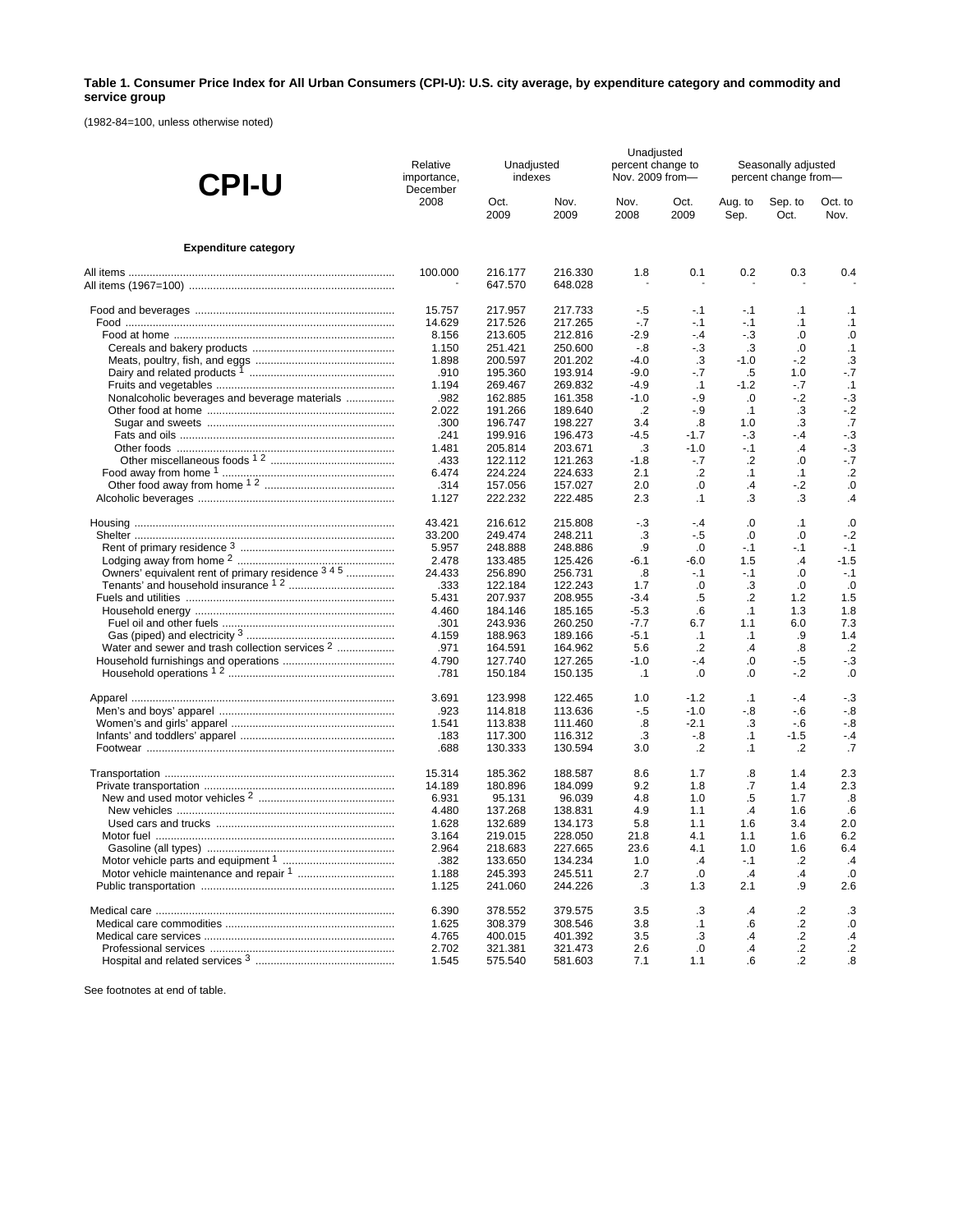#### **Table 1. Consumer Price Index for All Urban Consumers (CPI-U): U.S. city average, by expenditure category and commodity and service group-Continued**

(1982-84=100, unless otherwise noted)

| <b>CPI-U</b>                                                | Unadjusted<br>Relative<br>indexes<br>importance,<br>December |                    | Unadjusted<br>percent change to<br>Nov. 2009 from- |              | Seasonally adjusted<br>percent change from- |                      |                  |                      |
|-------------------------------------------------------------|--------------------------------------------------------------|--------------------|----------------------------------------------------|--------------|---------------------------------------------|----------------------|------------------|----------------------|
|                                                             | 2008                                                         | Oct.<br>2009       | Nov.<br>2009                                       | Nov.<br>2008 | Oct.<br>2009                                | Aug. to<br>Sep.      | Sep. to<br>Oct.  | Oct. to<br>Nov.      |
| <b>Expenditure category</b>                                 |                                                              |                    |                                                    |              |                                             |                      |                  |                      |
|                                                             | 5.741                                                        | 114.157            | 113.820                                            | $-0.2$       | $-0.3$                                      | $-0.1$               | $-0.4$           | $-0.2$               |
|                                                             | 1.822                                                        | 100.178            | 100.199                                            | $-1.6$       | .0                                          | $-7$                 | - 6              | .3                   |
|                                                             | 6.301<br>3.107                                               | 129.128<br>195.849 | 128.845<br>195.649                                 | 2.5<br>4.8   | $-2$<br>$-1$                                | $\cdot$ 1<br>.0      | .2<br>.3         | $\cdot 0$<br>$\cdot$ |
|                                                             | .221                                                         | 494.435            | 495.660                                            | 7.1          | $.2\phantom{0}$                             | .3                   | .2               | .9                   |
|                                                             | 2.886                                                        | 563.352            | 562.623                                            | 4.6          | -.1                                         | .0                   | .3               | $\cdot$              |
|                                                             | 3.194                                                        | 85.055             | 84.768                                             | .2           | $-.3$                                       | $\cdot$              | .0               | $-.3$                |
|                                                             | 3.022                                                        | 81.978             | 81.688                                             | .0           | $-4$                                        | .2                   | .0               | $-4$                 |
|                                                             | 2.408                                                        | 102.891            | 102.528                                            | 1.0          | $-4$                                        | .3                   | $-1$             | $-4$                 |
| Information technology, hardware and services <sup>16</sup> | .614                                                         | 9.501              | 9.467                                              | $-4.1$       | $-4$                                        | $-3$                 | $\cdot$          | - 4                  |
| Personal computers and peripheral equipment <sup>17</sup>   | .214                                                         | 78.213             | 78.077                                             | $-12.3$      | $-2$                                        | $-7$                 | .3               | $-.2$                |
|                                                             | 3.386                                                        | 375.444            | 376.702                                            | 7.9          | .3                                          | .3                   | .3               | $\cdot$              |
|                                                             | .776                                                         | 773.758            | 781.538                                            | 30.3         | 1.0                                         | 1.0                  | .3               | 1.0                  |
|                                                             | 2.610                                                        | 205.406            | 205.575                                            | 1.3          | $\cdot$ 1                                   | .0                   | $\cdot$          | $\cdot$              |
|                                                             | .651                                                         | 162.257            | 161.753                                            | .5           | $-3$                                        | $-1$                 | $-.1$            | $-.3$                |
|                                                             | .647                                                         | 228.465            | 228.358                                            | 1.0          | .0                                          | .3                   | $\cdot$ 1        | .0                   |
|                                                             | 1.074                                                        | 347.834            | 348.792                                            | 2.5          | .3                                          | $-2$                 | .9               | $6^{\circ}$          |
| Commodity and service group                                 |                                                              |                    |                                                    |              |                                             |                      |                  |                      |
|                                                             | 39.556                                                       | 172.252            | 173.061                                            | 3.2          | .5                                          | .3                   | .5               | .9                   |
|                                                             | 15.757                                                       | 217.957            | 217.733                                            | $-5$         | $-1$                                        | $-.1$                | $\cdot$ 1        | .1                   |
|                                                             | 23.799                                                       | 148.037            | 149.245                                            | 5.6          | .8                                          | $\cdot$              | .8               | 1.4                  |
|                                                             | 13.289                                                       | 185.759            | 187.776                                            | 8.3          | 1.1                                         | $\cdot$              | $-8$             | 2.8                  |
|                                                             | 3.691                                                        | 123.998            | 122.465                                            | 1.0          | $-1.2$                                      | .1                   | $-.4$            | $-3$                 |
|                                                             | 9.598                                                        | 228.344            | 232.649                                            | 11.0         | 1.9                                         | .4                   | $-9$             | 3.9                  |
|                                                             | 10.510<br>60.444                                             | 110.684<br>259.844 | 111.159<br>259.323                                 | 1.8<br>.9    | $\cdot$<br>$-2$                             | $\cdot$<br>$\cdot$ 1 | 1.1<br>$\cdot$ 1 | $\cdot$<br>.1        |
|                                                             | 32.867                                                       | 260.035            | 258.704                                            | .3           | - 5                                         | $\cdot$ 1            | .0               | $-2$                 |
|                                                             | .333                                                         | 122.184            | 122.243                                            | 1.7          | .0                                          | .3                   | 0.               | $\cdot$              |
|                                                             | 4.159                                                        | 188.963            | 189.166                                            | $-5.1$       | .1                                          | $\cdot$ 1            | .9               | 1.4                  |
| Water and sewer and trash collection services <sup>2</sup>  | .971                                                         | 164.591            | 164.962                                            | 5.6          | .2                                          | $\cdot$              | .8               | $\cdot$              |
|                                                             | .781                                                         | 150.184            | 150.135                                            | $\cdot$ 1    | .0                                          | .0                   | $-2$             | $\cdot$              |
|                                                             | 5.567                                                        | 254.449            | 255.935                                            | 3.6          | .6                                          | .7                   | $\cdot$          | .6                   |
|                                                             | 4.765                                                        | 400.015            | 401.392                                            | 3.5          | .3                                          | $\cdot$              | $\cdot$          | $\cdot$              |
|                                                             | 11.002                                                       | 307.011            | 306.740                                            | 2.2          | -.1                                         | .0                   | $\cdot$ 1        | $\cdot$ 1            |
| <b>Special indexes</b>                                      |                                                              |                    |                                                    |              |                                             |                      |                  |                      |
|                                                             | 85.371                                                       | 215.986            | 216.207                                            | 2.3          | $\cdot$ 1                                   | $\cdot$              | .3               | .5                   |
|                                                             | 66.800                                                       | 205.567            | 206.286                                            | 2.6          | .3                                          | .3                   | .4               | .7                   |
|                                                             | 93.610                                                       | 208.131            | 208.250                                            | 1.7          | $\cdot$ 1                                   | .2                   | .3               | $\cdot$ 4            |
|                                                             | 24.926                                                       | 150.663            | 151.847                                            | 5.4          | .8                                          | .4                   | .7               | 1.3                  |
|                                                             | 14.416                                                       | 187.939            | 189.852                                            | 7.9          | 1.0                                         | $\cdot$              | $-7$             | 2.6                  |
|                                                             | 10.726                                                       | 226.717            | 230.622                                            | 10.2         | 1.7                                         | $\cdot$              | $-8$             | 3.4                  |
|                                                             | 29.046                                                       | 202.058            | 203.035                                            | 3.7          | $.5\,$                                      | $\cdot$ 1            | $-3$             | 1.3                  |
|                                                             | 27.577                                                       | 279.545            | 280.014                                            | 1.7          | .2                                          | .3                   | .3               | $\cdot$              |
|                                                             | 55.679<br>7.624                                              | 248.692            | 248.075                                            | .7           | $-2$                                        | $\cdot$ 1            | .2               | $\cdot$ 1<br>4.1     |
|                                                             |                                                              | 199.198<br>219.624 | 204.026                                            | 7.4          | 2.4                                         | .6                   | 1.5              | .0                   |
|                                                             | 92.376<br>77.746                                             | 220.731            | 219.291<br>220.384                                 | 1.3<br>1.7   | $-2$<br>$-.2$                               | .1<br>$\cdot$        | .2<br>.2         | .0                   |
|                                                             | 21.461                                                       | 143.857            | 143.871                                            | 2.6          | .0                                          | .3                   | $\cdot$          | $\cdot$              |
|                                                             | 3.465                                                        | 221.749            | 231.226                                            | 19.6         | 4.3                                         | 1.1                  | 1.9              | 6.3                  |
|                                                             | 56.285                                                       | 267.081            | 266.488                                            | 1.4          | $-.2$                                       | $\cdot$ 1            | $\cdot$ 1        | .0                   |
| Purchasing power of the consumer dollar (1982-84=\$1.00)    |                                                              | \$.463             | \$.462                                             |              |                                             |                      |                  |                      |
| Purchasing power of the consumer dollar (1967=\$1.00)       |                                                              | \$.154             | \$.154                                             |              |                                             |                      |                  |                      |

1 Not seasonally adjusted.<br>
<sup>2</sup> Indexes on a December 1997=100 base.<br>
<sup>3</sup> This index series was calculated using a Laspeyres estimator. All other<br>
item stratum index series were calculated using a geometric means estimator item stratum index series were calculated using a geometric means estimator.<br><sup>4</sup> Indexes on a December 1982=100 base.<br><sup>5</sup> This index series will undergo a change in composition in January, 2010.

The expenditure class will include weight from secondary residences, and

will be re-titled Owners' equivalent rent of residences. The item stratum Owners' equivalent rent of primary residences, which prior to January, 2010 is identical to the EC, will be published as well.<br><sup>6</sup> Indexes on a December 1988=100 base.<br><sup>7</sup> Indexes on a December 2007=100 base.<br>- Data not available.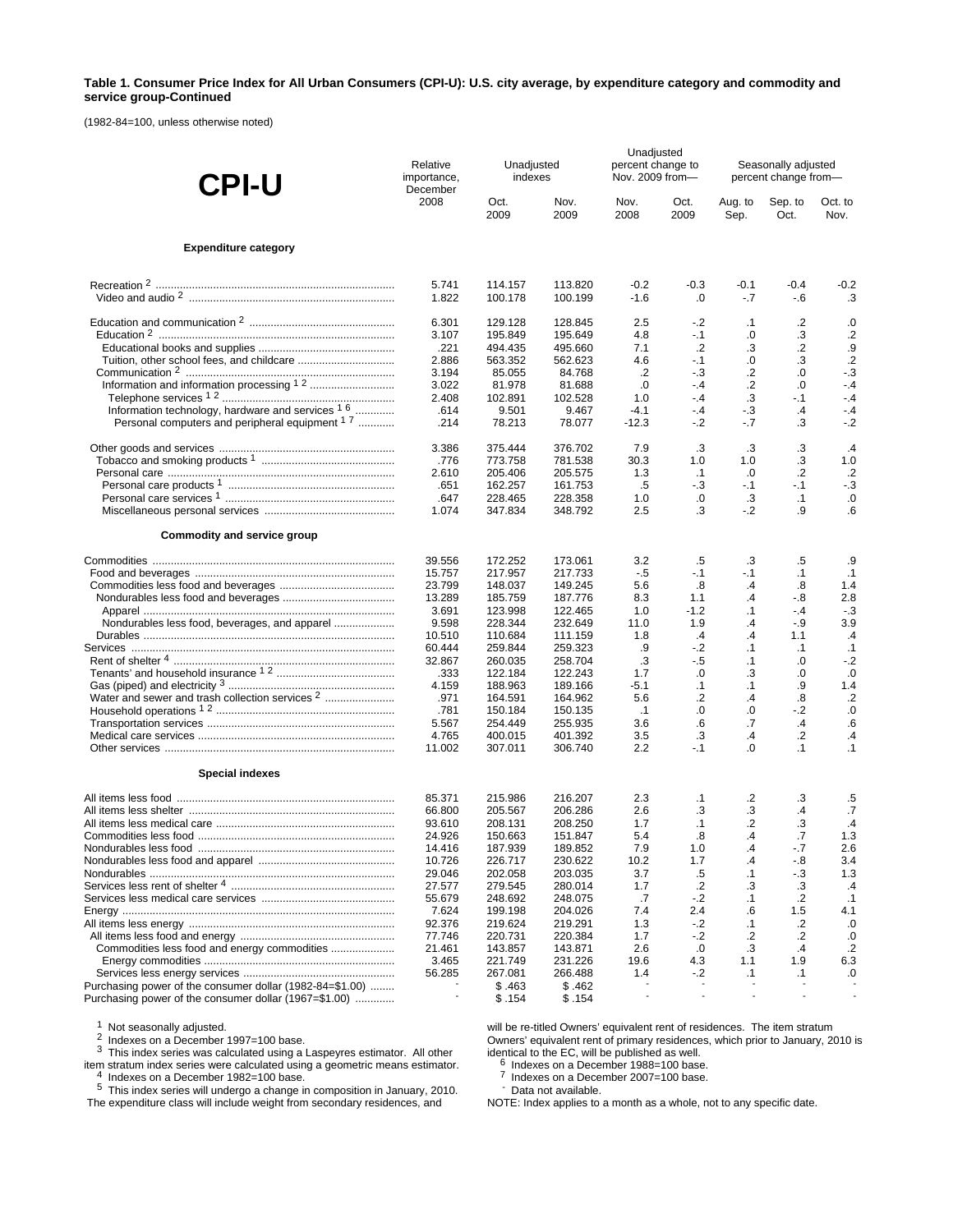#### **Table 2. Consumer Price Index for All Urban Consumers (CPI-U): Seasonally adjusted U.S. city average, by expenditure category and commodity and service group**

(1982-84=100, unless otherwise noted)

|                                                            | Seasonally adjusted indexes |                    |                    |                    |              | Seasonally adjusted annual rate percent<br>change for |               |                  |                    |              |  |
|------------------------------------------------------------|-----------------------------|--------------------|--------------------|--------------------|--------------|-------------------------------------------------------|---------------|------------------|--------------------|--------------|--|
| <b>CPI-U</b>                                               |                             |                    |                    |                    |              | 3 months ended-                                       |               |                  | 6 months<br>ended- |              |  |
|                                                            | Aug.<br>2009                | Sep.<br>2009       | Oct.<br>2009       | Nov.<br>2009       | Feb.<br>2009 | May<br>2009                                           | Aug.<br>2009  | Nov.<br>2009     | May<br>2009        | Nov.<br>2009 |  |
| <b>Expenditure category</b>                                |                             |                    |                    |                    |              |                                                       |               |                  |                    |              |  |
|                                                            | 215.428                     | 215.791            | 216.385            | 217.250            | $-0.5$       | $-0.2$                                                | 4.9           | 3.4              | $-0.4$             | 4.2          |  |
|                                                            | 217.829                     | 217.670            | 217.830            | 218.011            | $\cdot$ 1    | $-2.0$                                                | $-2$          | .3               | $-1.0$             | .0           |  |
|                                                            | 217.478                     | 217.257            | 217.377            | 217.511            | .0           | $-2.2$                                                | $-.5$         | $\cdot$ 1        | $-1.1$             | $-2$         |  |
|                                                            | 213.951                     | 213.298            | 213.338            | 213.257            | $-2.8$       | $-5.5$                                                | -1.8          | $-1.3$           | $-4.1$             | $-1.5$       |  |
|                                                            | 251.049                     | 251.711            | 251.814            | 252.151            | .1           | $-4.2$                                                | -.9           | 1.8              | $-2.1$             | $\cdot$      |  |
|                                                            | 202.601                     | 200.583            | 200.128            | 200.815            | $-1.5$       | $-6.9$                                                | -4.0          | $-3.5$           | $-4.3$             | $-3.7$       |  |
|                                                            | 192.381                     | 193.353            | 195.360            | 193.914            | $-15.1$      | $-15.6$                                               | -7.3          | 3.2              | $-15.4$            | $-2.2$       |  |
|                                                            | 273.410                     | 270.064            | 268.276            | 268.645            | $-9.6$       | $-3.4$                                                | .5            | $-6.8$           | $-6.5$             | $-3.2$       |  |
| Nonalcoholic beverages and beverage materials              | 163.008                     | 162.981            | 162.638            | 162.133            | $-1.5$       | - 8                                                   | $\cdot$       | $-2.1$           | $-1.2$             | $-9$         |  |
|                                                            | 190.494                     | 190.598            | 191.178            | 190.887            | 4.0          | $-3.6$                                                | $-3$          | .8               | $\cdot$ 1          | .3           |  |
|                                                            | 194.991                     | 197.000            | 197.535            | 198.855            | 10.0         | $-1.3$                                                | $-2.7$        | 8.2              | 4.2                | 2.6          |  |
|                                                            | 200.546                     | 199.971            | 199.118            | 198.430            | $-7.7$       | $-7.5$                                                | 1.5           | $-4.2$           | $-7.6$             | $-1.3$       |  |
|                                                            | 204.958                     | 204.773            | 205.645            | 205.047            | 4.8          | $-3.5$                                                | $-.1$         | $\cdot$          | .6                 | .0           |  |
|                                                            | 121.892                     | 122.099            | 122.112            | 121.263            | $-3.1$       | .8                                                    | -3.0          | $-2.0$           | $-1.1$             | $-2.5$       |  |
|                                                            | 223.675                     | 224.003            | 224.224            | 224.633            | 3.5          | 1.9                                                   | 1.2           | 1.7              | 2.7                | 1.4          |  |
|                                                            | 156.697                     | 157.302            | 157.056            | 157.027            | 2.0          | 1.0                                                   | 4.2           | .8               | 1.5                | 2.5          |  |
|                                                            | 221.072                     | 221.709            | 222.394            | 223.175            | 1.8          | .8                                                    | 2.7           | 3.9              | 1.3                | 3.3          |  |
|                                                            | 216.726                     | 216.770            | 216.964            | 216.918            | .0           | $-1.0$                                                | $-6$          | .4               | $-.5$              | $-.1$        |  |
|                                                            | 249.658                     | 249.655            | 249.678            | 249.122            | .7           | 1.3                                                   | $\cdot 0$     | - 9              | 1.0                | $-.4$        |  |
|                                                            | 249.266                     | 249.132            | 248.868            | 248.682            | 2.6          | 1.9                                                   | $\cdot$ 1     | $-9$             | 2.2                | $-4$         |  |
|                                                            | 132.411                     | 134.342            | 134.890            | 132.806            | $-13.2$      | $-6.9$                                                | $-5.0$        | 1.2              | $-10.1$            | $-2.0$       |  |
| Owners' equivalent rent of primary residence 345           | 257.278                     | 256.911            | 256.900            | 256.582            | 1.8          | 2.1                                                   | $\cdot$       | $-1.1$           | 2.0                | $-.3$        |  |
|                                                            | 121.830                     | 122.170            | 122.184            | 122.243            | 1.5          | $\cdot$ 1                                             | 3.7           | 1.4              | .8                 | 2.5          |  |
|                                                            | 206.783                     | 207.172            | 209.580            | 212.681            | $-4.8$       | $-16.1$                                               | $-2.1$        | 11.9             | $-10.6$            | 4.6          |  |
|                                                            | 183.374                     | 183.627            | 185.931            | 189.255            | $-6.2$       | $-20.6$                                               | $-4.3$        | 13.5             | $-13.7$            | 4.2          |  |
|                                                            | 231.023                     | 233.497            | 247.530            | 265.477            | -41.5        | $-41.1$                                               | 20.9          | 74.4             | $-41.3$            | 45.2         |  |
|                                                            | 188.839                     | 188.979            | 190.725            | 193.374            | $-2.9$       | $-19.0$                                               | $-5.8$        | 10.0             | $-11.3$            | 1.8          |  |
| Water and sewer and trash collection services <sup>2</sup> | 162.756                     | 163.402            | 164.675            | 164.990            | 2.4          | 7.0                                                   | 7.6           | 5.6              | 4.7                | 6.6          |  |
|                                                            | 128.471<br>150.494          | 128.455<br>150.437 | 127.790<br>150.184 | 127.445<br>150.135 | .9<br>.4     | 1.3<br>$-1.8$                                         | $-2.9$<br>2.8 | $-3.2$<br>$-1.0$ | 1.1<br>$-.7$       | $-3.0$<br>.9 |  |
|                                                            | 120.756                     | 120.931            | 120.505            | 120.097            | 3.9          | $-2.3$                                                | 4.8           | $-2.2$           | .7                 | 1.3          |  |
|                                                            | 113.938                     | 112.991            | 112.329            | 111.473            | 16.1         | $-5.9$                                                | $-2.2$        | $-8.4$           | 4.5                | $-5.3$       |  |
|                                                            | 109.390                     | 109.688            | 109.020            | 108.138            | .3           | $-2.6$                                                | 10.6          | $-4.5$           | $-1.2$             | 2.8          |  |
|                                                            | 116.235                     | 116.350            | 114.644            | 114.155            | -3.7         | 1.3                                                   | 11.4          | $-7.0$           | $-1.2$             | 1.8          |  |
|                                                            | 127.504                     | 127.603            | 127.894            | 128.799            | .5           | 3.1                                                   | 4.3           | 4.1              | 1.8                | 4.2          |  |
|                                                            | 183.312                     | 184.750            | 187.276            | 191.582            | $-7.4$       | $-2.6$                                                | 30.1          | 19.3             | $-5.0$             | 24.6         |  |
|                                                            | 179.110                     | 180.352            | 182.877            | 187.044            | $-6.5$       | $-2.0$                                                | 31.6          | 18.9             | $-4.3$             | 25.1         |  |
|                                                            | 93.155                      | 93.605             | 95.229             | 96.038             | 1.7          | 3.7                                                   | 1.3           | 13.0             | 2.7                | 7.0          |  |
|                                                            | 135.030                     | 135.574            | 137.777            | 138.654            | 3.1          | 6.4                                                   | $-.7$         | 11.2             | 4.7                | 5.0          |  |
|                                                            | 126.157                     | 128.153            | 132.456            | 135.093            | $-11.9$      | -3.1                                                  | 11.4          | 31.5             | $-7.6$             | 21.0         |  |
|                                                            | 220.836                     | 223.273            | 226.932            | 241.049            | $-28.4$      | $-16.8$                                               | 160.2         | 42.0             | $-22.8$            | 92.2         |  |
|                                                            | 220.967                     | 223.146            | 226.688            | 241.196            | $-26.6$      | $-14.1$                                               | 160.4         | 42.0             | $-20.6$            | 92.3         |  |
|                                                            | 133.531                     | 133.406            | 133.650            | 134.234            | 3.5          | .7                                                    | $-2.4$        | 2.1              | 2.1                | $-2$         |  |
| Motor vehicle maintenance and repair 1                     | 243.494                     | 244.493            | 245.393            | 245.511            | 4.5          | 1.3                                                   | 1.7           | 3.4              | 2.9                | 2.5          |  |
|                                                            | 234.384                     | 239.281            | 241.437            | 247.709            | $-18.4$      | $-10.5$                                               | 11.3          | 24.8             | $-14.5$            | 17.8         |  |
|                                                            | 376.919                     | 378.555            | 379.229            | 380.284            | 4.3          | 3.5                                                   | 2.7           | 3.6              | 3.9                | 3.2          |  |
|                                                            | 306.029                     | 308.016            | 308.780            | 308.873            | 5.6          | 3.6                                                   | 2.1           | 3.8              | 4.6                | 2.9          |  |
|                                                            | 398.742                     | 400.180            | 400.797            | 402.252            | 3.8          | 3.5                                                   | 2.9           | 3.6              | 3.7                | 3.2          |  |
|                                                            | 320.262                     | 321.405            | 322.067            | 322.625            | 2.4          | 2.8                                                   | 2.2           | 3.0              | 2.6                | 2.6          |  |
|                                                            | 572.422                     | 575.812            | 577.133            | 581.557            | 8.5          | 6.9                                                   | 6.4           | 6.5              | 7.7                | 6.5          |  |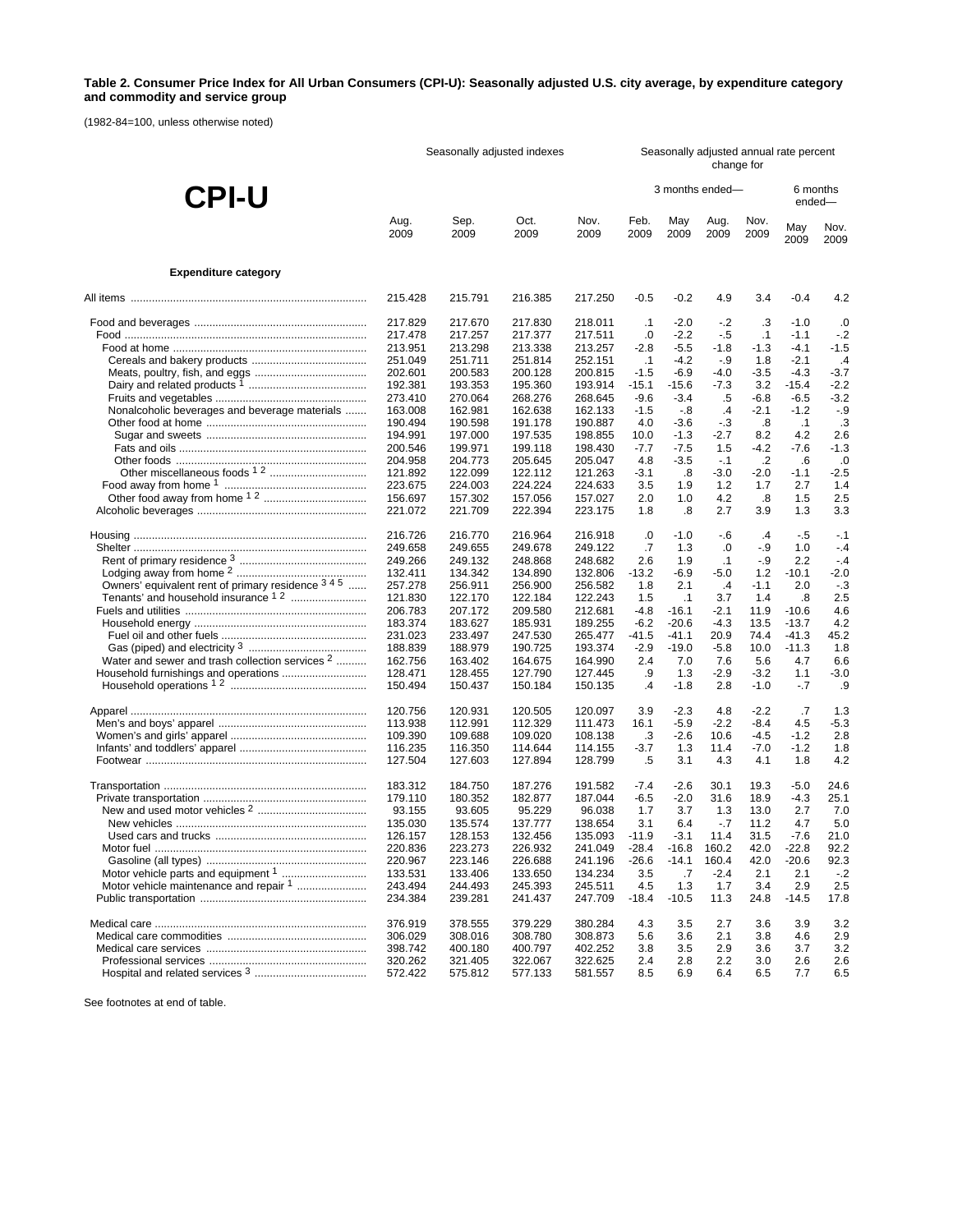#### **Table 2. Consumer Price Index for All Urban Consumers (CPI-U): Seasonally adjusted U.S. city average, by expenditure category and commodity and service group-Continued**

(1982-84=100, unless otherwise noted)

|                                                            | Seasonally adjusted indexes                                              |                                                                          |                                                                          |                                                                          | Seasonally adjusted annual rate percent<br>change for |                                                     |                                                     |                                                     |                                                   |                                                      |
|------------------------------------------------------------|--------------------------------------------------------------------------|--------------------------------------------------------------------------|--------------------------------------------------------------------------|--------------------------------------------------------------------------|-------------------------------------------------------|-----------------------------------------------------|-----------------------------------------------------|-----------------------------------------------------|---------------------------------------------------|------------------------------------------------------|
| <b>CPI-U</b>                                               |                                                                          |                                                                          |                                                                          |                                                                          |                                                       | 3 months ended-                                     |                                                     |                                                     | 6 months<br>ended-                                |                                                      |
|                                                            | Aug.                                                                     | Sep.                                                                     | Oct.                                                                     | Nov.                                                                     | Feb.                                                  | May                                                 | Aug.                                                | Nov.                                                | May                                               | Nov.                                                 |
|                                                            | 2009                                                                     | 2009                                                                     | 2009                                                                     | 2009                                                                     | 2009                                                  | 2009                                                | 2009                                                | 2009                                                | 2009                                              | 2009                                                 |
| <b>Expenditure category</b>                                |                                                                          |                                                                          |                                                                          |                                                                          |                                                       |                                                     |                                                     |                                                     |                                                   |                                                      |
|                                                            | 114.731                                                                  | 114.585                                                                  | 114.155                                                                  | 113.937                                                                  | 1.0                                                   | $-1.6$                                              | 2.4                                                 | $-2.7$                                              | $-0.3$                                            | $-0.2$                                               |
|                                                            | 101.530                                                                  | 100.824                                                                  | 100.191                                                                  | 100.491                                                                  | $-1.9$                                                | $-6$                                                | $\cdot$                                             | $-4.0$                                              | $-1.2$                                            | $-2.0$                                               |
|                                                            | 127.967                                                                  | 128.074                                                                  | 128.285                                                                  | 128.226                                                                  | 3.3                                                   | 3.1                                                 | 2.5                                                 | .8                                                  | 3.2                                               | 1.7                                                  |
|                                                            | 192.686                                                                  | 192.711                                                                  | 193.313                                                                  | 193.780                                                                  | 5.1                                                   | 5.9                                                 | 5.8                                                 | 2.3                                                 | 5.5                                               | 4.1                                                  |
|                                                            | 489.280                                                                  | 490.667                                                                  | 491.662                                                                  | 495.958                                                                  | 4.5                                                   | 5.7                                                 | 13.0                                                | 5.6                                                 | 5.1                                               | 9.2                                                  |
| Tuition, other school fees, and childcare                  | 554.000                                                                  | 553.955                                                                  | 555.733                                                                  | 556.799                                                                  | 5.1                                                   | 6.0                                                 | 5.3                                                 | 2.0                                                 | 5.5                                               | 3.7                                                  |
|                                                            | 84.909                                                                   | 85.040                                                                   | 85.054                                                                   | 84.771                                                                   | 1.6                                                   | .5                                                  | $-7$                                                | $-6$                                                | 1.1                                               | $-.7$                                                |
| Information and information processing 1.2                 | 81.835                                                                   | 81.969                                                                   | 81.978                                                                   | 81.688                                                                   | 1.6                                                   | $-1$                                                | $-1.0$                                              | $-7$                                                | .8                                                | $-9$                                                 |
|                                                            | 102.674                                                                  | 102.968                                                                  | 102.891                                                                  | 102.528                                                                  | 1.4                                                   | 1.5                                                 | 1.6                                                 | $-6$                                                | 1.4                                               | .5                                                   |
| Information technology, hardware and services 1 6          | 9.499                                                                    | 9.467                                                                    | 9.501                                                                    | 9.467                                                                    | 2.4                                                   | $-5.9$                                              | $-10.8$                                             | $-1.3$                                              | $-1.9$                                            | $-6.2$                                               |
| Personal computers and peripheral equipment <sup>17</sup>  | 78.576<br>373.425<br>763.634<br>204.899<br>162.476<br>227.580<br>345.448 | 77.997<br>374.442<br>771.089<br>204.919<br>162.372<br>228.286<br>344.770 | 78.213<br>375.427<br>773.758<br>205.394<br>162.257<br>228.465<br>347.750 | 78.077<br>377.051<br>781.538<br>205.839<br>161.753<br>228.358<br>349.831 | $-5.7$<br>2.0<br>8.1<br>.3<br>3.8<br>$-.5$<br>.4      | $-14.3$<br>22.3<br>114.7<br>1.5<br>1.3<br>3.1<br>.3 | $-24.8$<br>46<br>13.2<br>1.6<br>$-1.4$<br>.0<br>4.4 | $-2.5$<br>3.9<br>9.7<br>1.8<br>$-1.8$<br>1.4<br>5.2 | $-10.1$<br>11.7<br>52.3<br>.9<br>2.6<br>1.3<br>.3 | $-14.4$<br>4.3<br>11.4<br>1.7<br>$-1.6$<br>.7<br>4.8 |
| <b>Commodity and service group</b>                         |                                                                          |                                                                          |                                                                          |                                                                          |                                                       |                                                     |                                                     |                                                     |                                                   |                                                      |
|                                                            | 171.236                                                                  | 171.666                                                                  | 172.529                                                                  | 174.046                                                                  | $-2.9$                                                | - 6                                                 | 10.6                                                | 6.7                                                 | $-1.8$                                            | 8.7                                                  |
|                                                            | 217.829                                                                  | 217.670                                                                  | 217.830                                                                  | 218.011                                                                  | $\cdot$ 1                                             | $-2.0$                                              | $-2$                                                | .3                                                  | $-1.0$                                            | .0                                                   |
|                                                            | 146.689                                                                  | 147.347                                                                  | 148.472                                                                  | 150.490                                                                  | $-4.8$                                                | $\cdot$                                             | 18.0                                                | 10.8                                                | $-2.3$                                            | 14.3                                                 |
|                                                            | 185.567                                                                  | 186.349                                                                  | 184.873                                                                  | 190.103                                                                  | $-5.8$                                                | $-4.8$                                              | 39.4                                                | 10.1                                                | $-5.3$                                            | 23.9                                                 |
|                                                            | 120.756                                                                  | 120.931                                                                  | 120.505                                                                  | 120.097                                                                  | 3.9                                                   | $-2.3$                                              | 4.8                                                 | $-2.2$                                              | .7                                                | 1.3                                                  |
| Nondurables less food, beverages, and apparel              | 230.120                                                                  | 231.087                                                                  | 228.965                                                                  | 237.827                                                                  | -8.7                                                  | $-5.3$                                              | 54.0                                                | 14.1                                                | $-7.0$                                            | 32.5                                                 |
|                                                            | 109.238                                                                  | 109.714                                                                  | 110.882                                                                  | 111.316                                                                  | $-1.3$                                                | 2.2                                                 | $-1.2$                                              | 7.8                                                 | .4                                                | 3.2                                                  |
|                                                            | 259.344                                                                  | 259.617                                                                  | 259.979                                                                  | 260.154                                                                  | 1.3                                                   | .0                                                  | 1.1                                                 | 1.3                                                 | .6                                                | $1.2$                                                |
|                                                            | 260.033                                                                  | 260.233                                                                  | 260.293                                                                  | 259.821                                                                  | .6                                                    | 1.1                                                 | $-2$                                                | $-3$                                                | .9                                                | $-3$                                                 |
|                                                            | 121.830                                                                  | 122.170                                                                  | 122.184                                                                  | 122.243                                                                  | 1.5                                                   | $\cdot$ 1                                           | 3.7                                                 | 1.4                                                 | .8                                                | 2.5                                                  |
|                                                            | 188.839                                                                  | 188.979                                                                  | 190.725                                                                  | 193.374                                                                  | $-2.9$                                                | $-19.0$                                             | -5.8                                                | 10.0                                                | $-11.3$                                           | 1.8                                                  |
| Water and sewer and trash collection services <sup>2</sup> | 162.756                                                                  | 163.402                                                                  | 164.675                                                                  | 164.990                                                                  | 2.4                                                   | 7.0                                                 | 7.6                                                 | 5.6                                                 | 4.7                                               | 6.6                                                  |
|                                                            | 150.494                                                                  | 150.437                                                                  | 150.184                                                                  | 150.135                                                                  | .4                                                    | $-1.8$                                              | 2.8                                                 | $-1.0$                                              | $-7$                                              | .9                                                   |
|                                                            | 251.455                                                                  | 253.146                                                                  | 254.265                                                                  | 255.797                                                                  | 2.7                                                   | .6                                                  | 4.1                                                 | 7.1                                                 | 1.6                                               | 5.6                                                  |
|                                                            | 398.742                                                                  | 400.180                                                                  | 400.797                                                                  | 402.252                                                                  | 3.8                                                   | 3.5                                                 | 2.9                                                 | 3.6                                                 | 3.7                                               | 3.2                                                  |
| <b>Special indexes</b>                                     | 305.733                                                                  | 305.795                                                                  | 305.965                                                                  | 306.142                                                                  | 2.8                                                   | 1.5                                                 | 4.1                                                 | .5                                                  | 2.2                                               | 2.3                                                  |
|                                                            | 215.123                                                                  | 215.582                                                                  | 216.253                                                                  | 217.238                                                                  | -.6                                                   | $\cdot$ 1                                           | 5.8                                                 | 4.0                                                 | $-2$                                              | 4.9                                                  |
|                                                            | 204.437                                                                  | 204 951                                                                  | 205.779                                                                  | 207.221                                                                  | $-1.0$                                                | $-1.0$                                              | 7.4                                                 | 5.6                                                 | $-10$                                             | 6.5                                                  |
|                                                            | 207.422                                                                  | 207.735                                                                  | 208.320                                                                  | 209.170                                                                  | $-.8$                                                 | $-.5$                                               | 5.0                                                 | 3.4                                                 | $-6$                                              | 4.2                                                  |
|                                                            | 149.315                                                                  | 149.975                                                                  | 151.091                                                                  | 153.080                                                                  | -4.6                                                  | $\cdot$                                             | 17.3                                                | 10.5                                                | $-2.1$                                            | 13.8                                                 |
|                                                            | 187.699                                                                  | 188.493                                                                  | 187.110                                                                  | 191.970                                                                  | $-5.0$                                                | $-4.4$                                              | 36.3                                                | 9.4                                                 | $-4.7$                                            | 22.1                                                 |
|                                                            | 228.214                                                                  | 229.166                                                                  | 227.347                                                                  | 235.089                                                                  | $-7.2$                                                | $-5.1$                                              | 48.5                                                | 12.6                                                | $-6.2$                                            | 29.3                                                 |
|                                                            | 201.800                                                                  | 202.076                                                                  | 201.442                                                                  | 204.139                                                                  | $-2.0$                                                | $-4.0$                                              | 17.4                                                | 4.7                                                 | $-3.0$                                            | 10.9                                                 |
|                                                            | 277.946                                                                  | 278.770                                                                  | 279.601                                                                  | 280.784                                                                  | 2.1                                                   | $-2.0$                                              | 2.5                                                 | 4.1                                                 | .0                                                | 3.3                                                  |
|                                                            | 248.063                                                                  | 248.397                                                                  | 248.834                                                                  | 249.009                                                                  | 1.1                                                   | $-6$                                                | .8                                                  | 1.5                                                 | .2                                                | 1.2                                                  |
|                                                            | 199.667                                                                  | 200.959                                                                  | 203.889                                                                  | 212.326                                                                  | $-17.4$                                               | $-18.9$                                             | 57.1                                                | 27.9                                                | $-18.1$                                           | 41.7                                                 |
|                                                            | 218.743                                                                  | 219.012                                                                  | 219.367                                                                  | 219.450                                                                  | 1.2                                                   | 1.6                                                 | 1.1                                                 | 1.3                                                 | 1.4                                               | 1.2                                                  |
|                                                            | 219.692                                                                  | 220.053                                                                  | 220.453                                                                  | 220.527                                                                  | 1.5                                                   | 2.3                                                 | 1.4                                                 | 1.5                                                 | 1.9                                               | 1.5                                                  |
| Commodities less food and energy commodities               | 142.179                                                                  | 142.624                                                                  | 143.240                                                                  | 143.505                                                                  | 1.2                                                   | 4.4                                                 | 1.0                                                 | 3.8                                                 | 2.8                                               | 2.4                                                  |
|                                                            | 222.805                                                                  | 225.260                                                                  | 229.490                                                                  | 243.900                                                                  | $-29.4$                                               | $-18.7$                                             | 148.5                                               | 43.6                                                | $-24.2$                                           | 88.9                                                 |
|                                                            | 266.543                                                                  | 266.830                                                                  | 267.058                                                                  | 266.992                                                                  | 1.6                                                   | 1.5                                                 | 1.6                                                 | .7                                                  | 1.5                                               | 1.1                                                  |

<sup>1</sup> Not seasonally adjusted.<br><sup>2</sup> Indexes on a December 1997=100 base.<br><sup>3</sup> This index series was calculated using a Laspeyres estimator. All other item stratum index series were calculated using a geometric means

estimator.<br>
4 Indexes on a December 1982=100 base.<br>
5 This index series will undergo a change in composition in January,

2010. The expenditure class will include weight from secondary residences, and will be re-titled Owners' equivalent rent of residences. The item stratum Owners' equivalent rent of primary residences, which prior to January, 2010

is identical to the EC, will be published as well.<br><sup>6</sup> Indexes on a December 1988=100 base.<br><sup>7</sup> Indexes on a December 2007=100 base.

Indexes on a December 1000–100 base.<br>
NOTE: Index applies to a month as a whole, not to any specific date.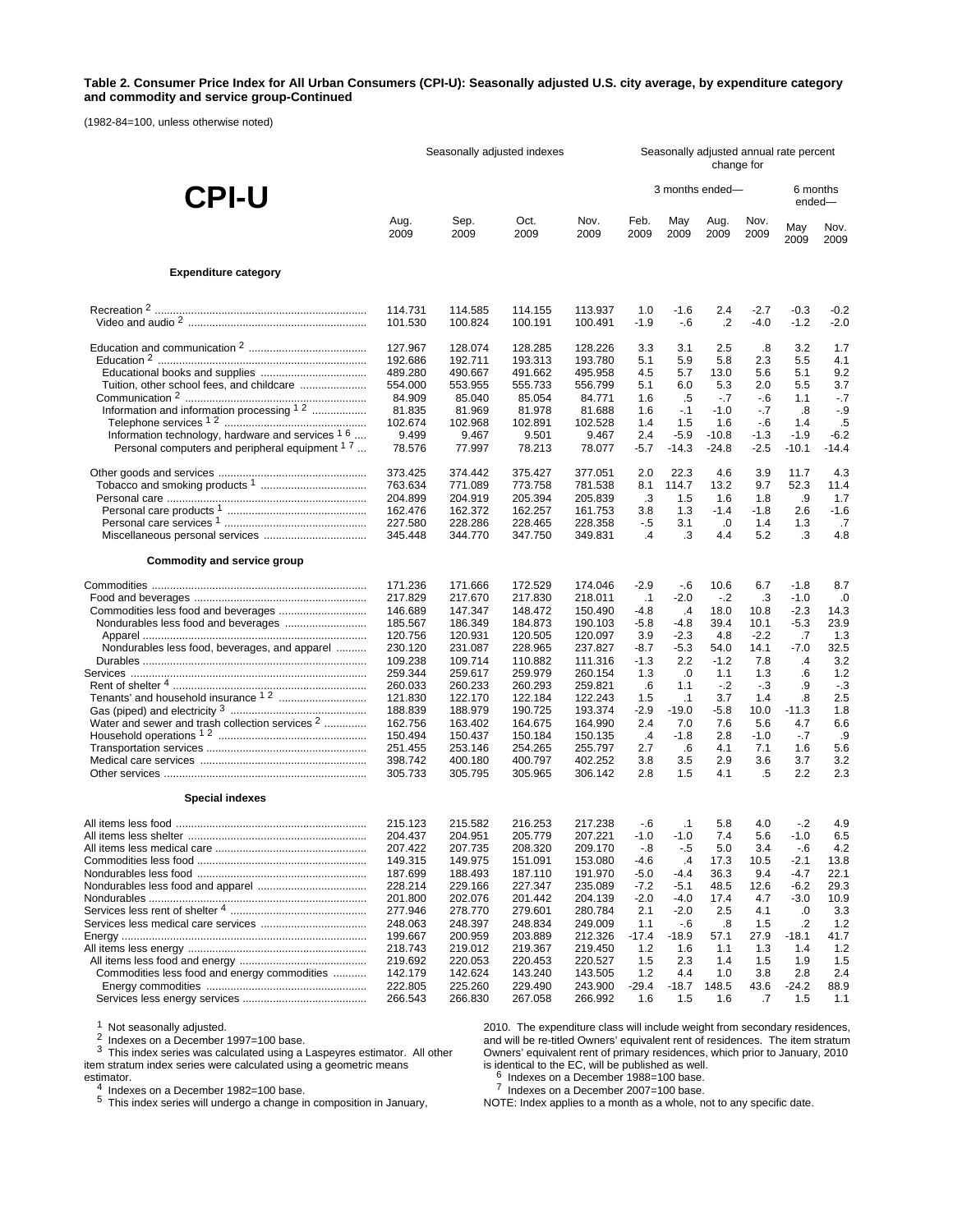### **Table 3. Consumer Price Index for All Urban Consumers (CPI-U): Selected areas, all items index**

(1982-84=100, unless otherwise noted)

|                                         | All items                        |                          |                          |                          |                          |                          |                                     |                          |                      |                                     |                 |  |
|-----------------------------------------|----------------------------------|--------------------------|--------------------------|--------------------------|--------------------------|--------------------------|-------------------------------------|--------------------------|----------------------|-------------------------------------|-----------------|--|
| <b>CPI-U</b>                            | Pricing<br>schedule              |                          | Indexes                  |                          |                          |                          | Percent change to<br>Nov.2009 from- |                          |                      | Percent change to<br>Oct.2009 from- |                 |  |
|                                         | 1                                | Aug.<br>2009             | Sep.<br>2009             | Oct.<br>2009             | Nov.<br>2009             | Nov.<br>2008             | Sep.<br>2009                        | Oct.<br>2009             | Oct.<br>2008         | Aug.<br>2009                        | Sep.<br>2009    |  |
|                                         | M                                | 215.834                  | 215.969                  | 216.177                  | 216.330                  | 1.8                      | 0.2                                 | 0.1                      | $-0.2$               | 0.2                                 | 0.1             |  |
| Region and area size <sup>2</sup>       |                                  |                          |                          |                          |                          |                          |                                     |                          |                      |                                     |                 |  |
|                                         | M                                | 230.883                  | 231.200                  | 231.304                  | 231.708                  | 2.0                      | $\cdot$                             | $\cdot$                  | $\cdot$              | $\cdot$                             | .0              |  |
| Size A - More than 1,500,000            | М                                | 233.314                  | 233.695                  | 233.415                  | 233.785                  | 1.8                      | 0.                                  | $\cdot$                  | $\cdot$ 1            | 0.                                  | $-.1$           |  |
| Size B/C - 50,000 to 1,500,000 $3$      | M                                | 136.598                  | 136.691                  | 137.348                  | 137.646                  | 2.4                      | .7                                  | $\overline{2}$           | $.5\,$               | .5                                  | .5              |  |
|                                         | M                                | 205.632                  | 205.601                  | 205.706                  | 206.247                  | 2.2                      | .3                                  | .3                       | $-2$                 | .0                                  | .1              |  |
| Size A - More than 1.500.000            | М                                | 206.591                  | 206.459                  | 206.625                  | 207.277                  | 2.1                      | .4                                  | .3                       | $-2$                 | 0.                                  | $\cdot$ 1       |  |
| Size B/C - 50,000 to 1,500,000 $3$      | м                                | 131.748                  | 131.812                  | 131.724                  | 131.952                  | 2.3                      | $\cdot$ 1                           | $\cdot$                  | $-2$                 | 0.                                  | $-.1$           |  |
| Size D - Nonmetropolitan (less than     |                                  |                          |                          |                          |                          |                          |                                     |                          |                      |                                     |                 |  |
|                                         | M                                | 201.823                  | 201.918                  | 202.499                  | 203.047                  | 2.6                      | .6                                  | .3                       | $\cdot$              | .3                                  | .3              |  |
|                                         | M                                | 209.000                  | 208.912                  | 209.292                  | 209.738                  | 2.0                      | .4                                  | $\cdot$ .2               | $-4$                 | $\cdot$ 1                           | $\cdot$         |  |
| Size A - More than 1.500.000            | М                                | 211.436                  | 211.212                  | 211.152                  | 211.424                  | 1.3                      | $\cdot$ 1                           | $\cdot$ 1                | $-7$                 | $-0.1$                              | .0              |  |
| Size B/C - 50,000 to 1,500,000 3        | м                                | 132.729                  | 132.722                  | 133.035                  | 133.342                  | 2.3                      | $.5\,$                              | $\overline{2}$           | $-.2$                | $\cdot$                             | $\cdot$ .2      |  |
| Size D - Nonmetropolitan (less than     |                                  |                          |                          |                          |                          |                          |                                     |                          |                      |                                     |                 |  |
|                                         | M                                | 210.899                  | 210.911                  | 212.423                  | 213.372                  | 3.2                      | 1.2                                 | $\mathcal{A}$            | $-3$                 | $\cdot$ 7                           | .7              |  |
|                                         | M                                | 219.884                  | 220.294                  | 220.447                  | 219.728                  | 1.2                      | $-3$                                | $-3$                     | $-3$                 | .3                                  | .1              |  |
| Size A - More than 1,500,000            | M                                | 224.072                  | 224.412                  | 224.372                  | 223.489                  | 1.2                      | $-4$                                | $-4$                     | $-3$                 | $\cdot$ 1                           | .0              |  |
| Size B/C - 50,000 to 1,500,000 $3$      | M                                | 132.756                  | 133.128                  | 133.618                  | 133.335                  | 1.4                      | $\cdot$ .2                          | $-2$                     | $-1$                 | .6                                  | .4              |  |
| Size classes                            |                                  |                          |                          |                          |                          |                          |                                     |                          |                      |                                     |                 |  |
|                                         | м                                | 197.614                  | 197.724                  | 197.670                  | 197.697                  | 1.6                      | .0                                  | 0.                       | $-.2$                | 0.                                  | .0              |  |
|                                         | M                                | 133.069                  | 133.165                  | 133.489                  | 133.663                  | 2.1                      | .4                                  | $\cdot$ 1                | $-.1$                | .3                                  | $.2\phantom{0}$ |  |
|                                         | М                                | 208.369                  | 208.503                  | 209.139                  | 209.567                  | 2.3                      | $\overline{5}$                      | $\overline{2}$           | $-3$                 | $\cdot$                             | .3              |  |
| Selected local areas <sup>5</sup>       |                                  |                          |                          |                          |                          |                          |                                     |                          |                      |                                     |                 |  |
| Chicago-Gary-Kenosha, IL-IN-WI          | М                                | 211.441                  | 211.345                  | 211.708                  | 212.206                  | 1.5                      | $\cdot$                             | $\cdot$                  | $-8$                 | $\cdot$ 1                           | $\cdot$         |  |
| Los Angeles-Riverside-Orange County, CA | М                                | 224.507                  | 225.226                  | 225.264                  | 224.317                  | .9                       | $-4$                                | $-4$                     | $-.4$                | .3                                  | .0              |  |
| New York-Northern N.J.-Long Island,     | м                                | 238.282                  | 238.568                  | 238.380                  | 238.777                  | 1.8                      | $\cdot$ 1                           | $\cdot$                  | 0.                   | 0.                                  | $-.1$           |  |
| Boston-Brockton-Nashua, MA-NH-ME-CT     | $\mathbf{1}$                     | $\overline{\phantom{a}}$ | 236.596                  | $\overline{\phantom{a}}$ | 236.589                  | 1.8                      | 0.                                  | ÷.                       | $\sim$               | $\sim$                              | $\sim$          |  |
|                                         | $\mathbf{1}$                     | $\sim$                   | 201.836                  | $\blacksquare$           | 201.471                  | 1.7                      | $-2$                                | ÷.                       | $\overline{a}$       | $\overline{a}$                      |                 |  |
|                                         | $\mathbf{1}$                     | $\overline{a}$           | 201.802                  | $\sim$                   | 201.958                  | 1.0                      | $\cdot$ 1                           | ÷.                       | $\overline{a}$       | $\overline{a}$                      |                 |  |
| Washington-Baltimore, DC-MD-VA-WV 6     | $\mathbf{1}$                     |                          | 140.945                  | $\overline{\phantom{a}}$ | 140.718                  | 1.6                      | $-2$                                | $\overline{\phantom{a}}$ | $\blacksquare$       | $\overline{a}$                      | $\blacksquare$  |  |
|                                         | $\overline{2}$                   | 203.351                  | $\overline{\phantom{a}}$ | 201.068                  | $\sim$                   |                          |                                     |                          | $-2.6$               | $-1.1$                              |                 |  |
|                                         | 2                                | 204.673                  | $\blacksquare$           | 205.079                  | $\overline{a}$           | $\overline{\phantom{a}}$ | $\overline{a}$                      |                          | $-.1$                | $\cdot$                             |                 |  |
| Houston-Galveston-Brazoria, TX          | 2                                | 191.687                  | $\overline{\phantom{a}}$ | 191.608                  |                          |                          | $\overline{\phantom{a}}$            |                          | $\cdot$              | 0.                                  |                 |  |
| Miami-Fort Lauderdale, FL               | $\overline{2}$                   | 221.306                  | ÷,                       | 222.416                  | $\overline{\phantom{a}}$ |                          | $\overline{\phantom{a}}$            | $\overline{\phantom{a}}$ | $-6$                 | .5                                  |                 |  |
| Philadelphia-Wilmington-Atlantic City,  |                                  |                          |                          |                          |                          |                          | ÷,                                  |                          |                      |                                     |                 |  |
|                                         | $\overline{2}$                   | 226.039                  | ÷,                       | 224.787                  |                          |                          | $\overline{\phantom{a}}$            | ÷,                       | $-1$                 | $-6$                                |                 |  |
| San Francisco-Oakland-San Jose, CA      | $\overline{2}$<br>$\overline{2}$ | 225.801                  | ÷,                       | 226.051                  |                          |                          | $\overline{a}$                      | ÷.                       | $\cdot$ 1<br>$\cdot$ | $\cdot$ 1                           |                 |  |
| Seattle-Tacoma-Bremerton, WA            |                                  | 227.138                  |                          | 226.277                  |                          |                          |                                     |                          |                      | $-4$                                |                 |  |

<sup>1</sup> Foods, fuels, and several other items priced every month in all areas; most other goods and services priced as indicated:

M - Every month.

1 - January, March, May, July, September, and November.

2<br>
Regions defined as the four Census regions. See technical notes.<br>
<sup>3</sup> Indexes on a December 1996=100 base.<br>
<sup>4</sup> Indexes on a December 1986=100 base.<br>
<sup>5</sup> In addition, the following metropolitan areas are published semia and appear in Tables 34 and 39 of the January and July issues of the CPI Detailed Report: Anchorage, AK; Cincinnati-Hamilton, OH-KY-IN; Denver-Boulder-Greeley, CO; Honolulu, HI; Kansas City, MO-KS; Milwaukee-Racine, WI; Minneapolis-St. Paul, MN-WI; Phoenix-Mesa, AZ; Pittsburgh, PA; Portland-Salem, OR-WA; St. Louis, MO-IL; San Diego, CA;

Tampa-St. Petersburg-Clearwater, FL.<br>6 Indexes on a November 1996=100 base.<br>- Data not available.

NOTE: Local area indexes are byproducts of the national CPI program. Each local index has a smaller sample size than the national index and is, therefore, subject to substantially more sampling and other measurement error. As a result, local area indexes show greater volatility than the national index, although their long-term trends are similar. Therefore, the Bureau of Labor Statistics strongly urges users to consider adopting the national average CPI for use in their escalator clauses.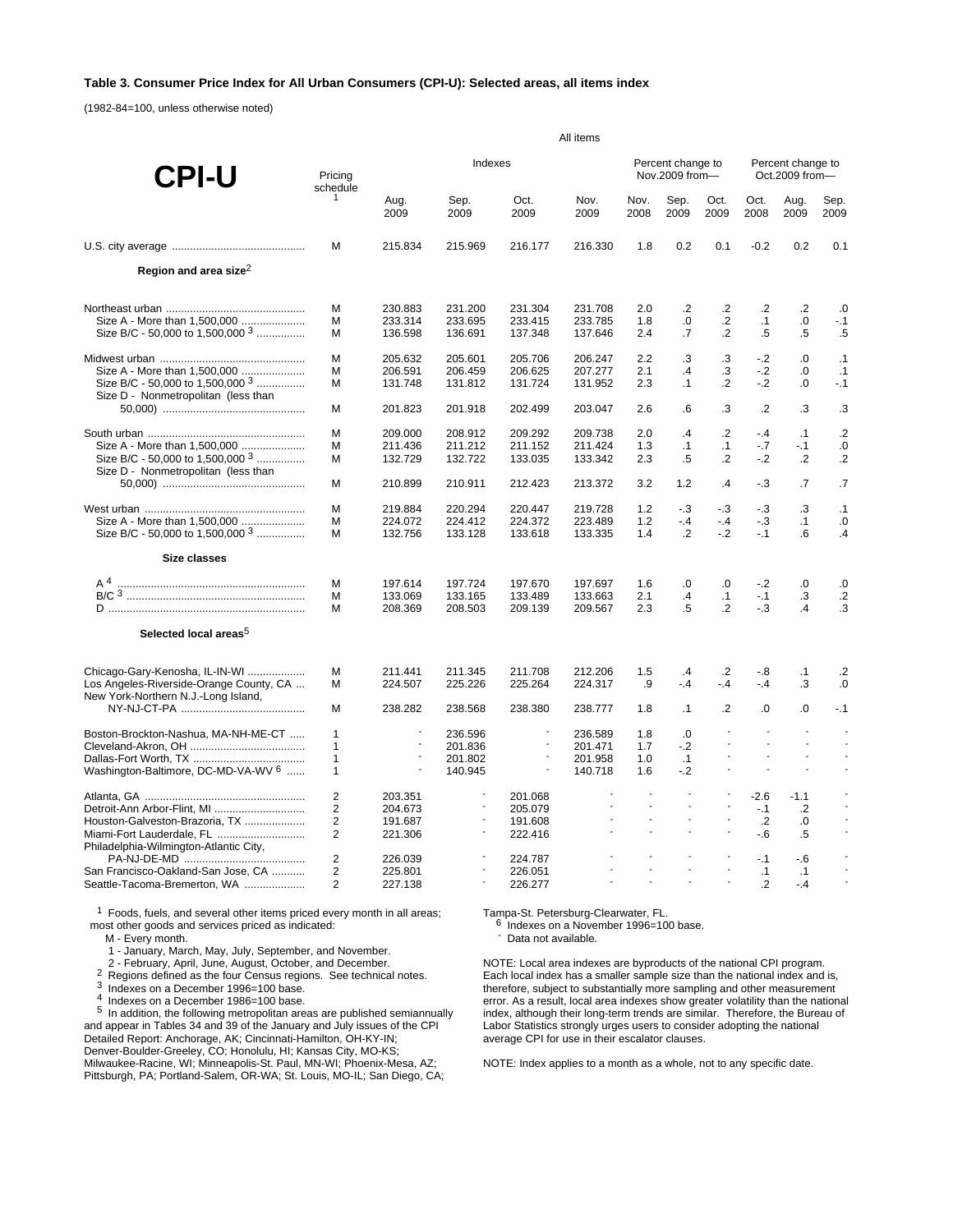#### **Table 4. Consumer Price Index for Urban Wage Earners and Clerical Workers (CPI-W): U.S. city average, by expenditure category and commodity and service group**

(1982-84=100, unless otherwise noted)

| <b>CPI-W</b>                                               | Relative<br>importance,<br>December | Unadjusted<br>indexes |                    |                | Unadjusted<br>percent change to<br>Nov. 2009 from- | Seasonally adjusted<br>percent change from- |                 |                   |  |
|------------------------------------------------------------|-------------------------------------|-----------------------|--------------------|----------------|----------------------------------------------------|---------------------------------------------|-----------------|-------------------|--|
|                                                            | 2008                                | Oct.<br>2009          | Nov.<br>2009       | Nov.<br>2008   | Oct.<br>2009                                       | Aug. to<br>Sep.                             | Sep. to<br>Oct. | Oct. to<br>Nov.   |  |
| <b>Expenditure category</b>                                |                                     |                       |                    |                |                                                    |                                             |                 |                   |  |
|                                                            | 100.000                             | 211.549<br>630.140    | 212.003<br>631.491 | 2.3            | 0.2                                                | 0.2                                         | 0.3             | 0.5               |  |
|                                                            | 16.942                              | 217.123               | 216.853            | -.6            | $-.1$                                              | -.1                                         | $\cdot$ 1       | $\cdot$ 1         |  |
|                                                            | 15.865                              | 216.654               | 216.305            | $-.8$          | $-.2$                                              | $-.1$                                       | $\cdot$ 1       | .0                |  |
|                                                            | 9.201                               | 212.396               | 211.488            | $-3.0$         | $-4$                                               | $-3$                                        | $\cdot$ 1       | $-.1$             |  |
|                                                            | 1.249                               | 252.049               | 251.376            | $-8$           | $-3$                                               | $\cdot$                                     | $\cdot$ 1       | $\cdot$           |  |
|                                                            | 2.315                               | 200.210               | 200.709            | -4.1           | .2                                                 | $-1.1$                                      | $-1$            | .3<br>$-7$        |  |
|                                                            | .992<br>1.266                       | 194.120<br>267.084    | 192.695<br>267.049 | $-9.2$<br>-5.1 | $-7$<br>.0                                         | .5<br>$-1.1$                                | 1.1<br>$-7$     | $-.1$             |  |
| Nonalcoholic beverages and beverage materials              | 1.167                               | 162.456               | 160.619            | $-1.1$         | $-1.1$                                             | .0                                          | $-1$            | $-4$              |  |
|                                                            | 2.212                               | 190.630               | 188.868            | $\cdot$ 1      | $-9$                                               | .0                                          | .3              | $-2$              |  |
|                                                            | .304                                | 195.752               | 197.031            | 3.4            | .7                                                 | 1.0                                         | $\cdot$         | $\boldsymbol{.8}$ |  |
|                                                            | .274                                | 200.759               | 197.400            | $-4.6$         | $-1.7$                                             | $-3$                                        | $-2$            | $-4$              |  |
|                                                            | 1.634                               | 205.929               | 203.664            | .3             | $-1.1$                                             | $-1$                                        | $\mathcal{A}$   | $-4$              |  |
|                                                            | .472                                | 122.676               | 121.647            | -1.8           | $-8$                                               | $\cdot$                                     | $\cdot$ 1       | $-0.8$            |  |
|                                                            | 6.664                               | 224.382               | 224.815            | 2.1            | $\cdot$                                            | $\cdot$ 1                                   | $\cdot$ 1       | $\cdot$           |  |
|                                                            | .233<br>1.077                       | 156.909<br>222.555    | 156.853<br>223.445 | 2.2<br>2.7     | 0.<br>.4                                           | $\cdot$ .2<br>.0                            | $-.1$<br>.3     | .0<br>.6          |  |
|                                                            |                                     |                       |                    |                |                                                    |                                             |                 |                   |  |
|                                                            | 41.313                              | 212.734               | 212.327            | $-.1$          | $-2$                                               | .0                                          | $\cdot$ 1       | .0                |  |
|                                                            | 31.224<br>8.279                     | 242.804<br>247.422    | 242.159<br>247.361 | .6<br>.8       | $-3$<br>.0                                         | .0<br>$-1$                                  | .0<br>$-1$      | $-2$<br>$-.1$     |  |
|                                                            | 1.209                               | 134.586               | 127.061            | $-5.0$         | -5.6                                               | 1.5                                         | $.5\,$          | $-1.2$            |  |
| Owners' equivalent rent of primary residence 3 4 5         | 21.430                              | 232.761               | 232.635            | .8             | $-1$                                               | $-1$                                        | $\cdot 0$       | $-.1$             |  |
|                                                            | .306                                | 122.761               | 122.830            | 1.9            | $\cdot$ 1                                          | .3                                          | $\cdot$ 1       | $\cdot$ 1         |  |
|                                                            | 6.030                               | 206.732               | 207.530            | $-3.3$         | $\cdot$ 4                                          | .3                                          | 1.0             | 1.4               |  |
|                                                            | 4.996                               | 182.227               | 182.994            | $-5.2$         | $\cdot$                                            | .2                                          | 1.1             | 1.7               |  |
|                                                            | .283                                | 246.153               | 262.340            | $-7.5$         | 6.6                                                | .8                                          | 6.2             | 7.0               |  |
|                                                            | 4.713                               | 187.473               | 187.572            | $-5.0$         | $\cdot$ 1                                          | .2                                          | .8              | 1.4               |  |
| Water and sewer and trash collection services <sup>2</sup> | 1.035                               | 165.123               | 165.509            | 5.6            | $\cdot$                                            | $\cdot$                                     | .8              | $\cdot$           |  |
|                                                            | 4.059<br>.360                       | 123.995<br>153.368    | 123.448<br>152.747 | -.8<br>.3      | - 4<br>$-4$                                        | $\cdot$<br>0.                               | $-5$<br>$-2$    | $-.3$<br>$-4$     |  |
|                                                            | 3.979                               |                       |                    |                | $-1.1$                                             |                                             |                 | $-4$              |  |
|                                                            | 1.024                               | 123.642<br>115.381    | 122.228<br>114.091 | .9<br>-.5      | $-1.1$                                             | .2<br>$-7$                                  | - 6<br>$-1.0$   | $-1.0$            |  |
|                                                            | 1.568                               | 113.290               | 111.039            | $\cdot$        | $-2.0$                                             | .7                                          | $-1.1$          | -.8               |  |
|                                                            | .249                                | 119.949               | 119.272            | .6             | -.6                                                | .3                                          | $-1.7$          | $-3$              |  |
|                                                            | .840                                | 130.596               | 130.682            | 3.2            | $\cdot$ 1                                          | -.1                                         | .3              | $\cdot$           |  |
|                                                            | 17.067                              | 183.506               | 186.928            | 9.4            | 1.9                                                | .8                                          | 1.6             | 2.5               |  |
|                                                            | 16.284                              | 180.271               | 183.680            | 9.8            | 1.9                                                | .7                                          | 1.6             | 2.5               |  |
|                                                            | 7.627                               | 93.414                | 94.338             | 5.1            | 1.0                                                | .7                                          | 2.1             | 1.1               |  |
|                                                            | 4.057                               | 138.422               | 139.952            | 4.9            | 1.1                                                | .4                                          | 1.6             | .7                |  |
|                                                            | 2.863                               | 133.458               | 134.977            | 5.8            | 1.1                                                | 1.5                                         | 3.4             | 2.0               |  |
|                                                            | 4.029                               | 219.733               | 228.871<br>228.598 | 21.9           | 4.2                                                | 1.0                                         | 1.8             | 6.2               |  |
|                                                            | 3.770<br>.482                       | 219.509<br>133.764    | 134.346            | 23.7<br>.9     | 4.1<br>$\cdot$                                     | .8<br>$-.1$                                 | 1.7<br>.2       | 6.3<br>$\cdot$    |  |
|                                                            | 1.242                               | 247.811               | 247.972            | 2.7            | .1                                                 | .4                                          | $\cdot$         | $\cdot$ 1         |  |
|                                                            | .784                                | 239.729               | 242.698            | .9             | 1.2                                                | 1.9                                         | .9              | 2.4               |  |
|                                                            | 5.355                               | 379.072               | 380.295            | 3.7            | .3                                                 | .5                                          | $\cdot$ 1       | .3                |  |
|                                                            | 1.320                               | 299.742               | 299.972            | 3.8            | $\cdot$ 1                                          | .6                                          | .2              | $\cdot$ 1         |  |
|                                                            | 4.035                               | 402.075               | 403.695            | 3.6            | .4                                                 | $\cdot$                                     | .1              | $\cdot$           |  |
|                                                            | 2.234                               | 324.284               | 324.382            | 2.7            | .0                                                 | $\cdot$                                     | .2              | $\cdot$           |  |
|                                                            | 1.338                               | 573.069               | 580.048            | 7.4            | 1.2                                                | .7                                          | .1              | .9                |  |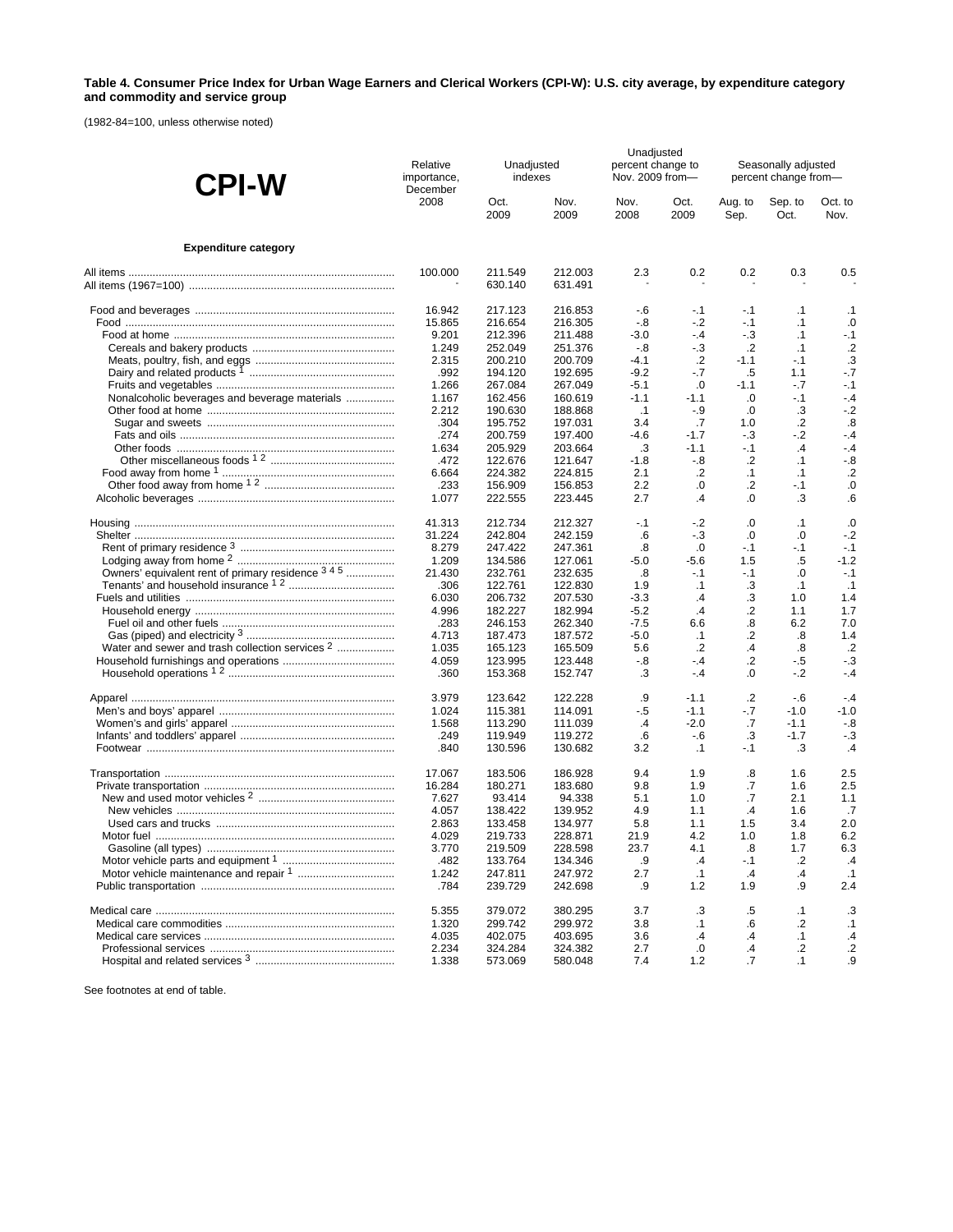#### **Table 4. Consumer Price Index for Urban Wage Earners and Clerical Workers (CPI-W): U.S. city average, by expenditure category and commodity and service group-Continued**

(1982-84=100, unless otherwise noted)

| <b>CPI-W</b>                                               | Relative<br>importance, | Unadjusted<br>indexes<br>December |                    | Unadjusted<br>percent change to<br>Nov. 2009 from- |                  | Seasonally adjusted<br>percent change from- |                 |                   |  |
|------------------------------------------------------------|-------------------------|-----------------------------------|--------------------|----------------------------------------------------|------------------|---------------------------------------------|-----------------|-------------------|--|
|                                                            | 2008                    | Oct.<br>2009                      | Nov.<br>2009       | Nov.<br>2008                                       | Oct.<br>2009     | Aug. to<br>Sep.                             | Sep. to<br>Oct. | Oct. to<br>Nov.   |  |
| <b>Expenditure category</b>                                |                         |                                   |                    |                                                    |                  |                                             |                 |                   |  |
|                                                            | 5.454                   | 110.724                           | 110.401            | $-0.4$                                             | $-0.3$           | $-0.2$                                      | $-0.4$          | $-0.2$            |  |
|                                                            | 1.982                   | 100.639                           | 100.681            | $-1.3$                                             | .0               | $-.7$                                       | $-6$            | .3                |  |
|                                                            | 6.221<br>2.527          | 124.362<br>192.774                | 124.100<br>192.776 | 2.0<br>4.7                                         | $-2$<br>$\cdot$  | .1<br>.0                                    | $\cdot$ 1<br>.3 | $-.1$<br>$\cdot$  |  |
|                                                            | .219                    | 497.534                           | 498.627            | 7.1                                                | $\cdot$          | $\cdot$                                     | $\cdot$ 1       | .8                |  |
|                                                            | 2.308                   | 542.284                           | 542.174            | 4.5                                                | .0               | .0                                          | $\overline{A}$  | .3                |  |
|                                                            | 3.694                   | 87.786                            | 87.468             | .2                                                 | - 4              | .2                                          | .0              | $-4$              |  |
|                                                            | 3.568<br>2.965          | 85.651<br>102.818                 | 85.331<br>102.413  | .0<br>.8                                           | $-4$<br>$-.4$    | $\cdot$<br>.3                               | .0<br>$-1$      | $-4$<br>$-4$      |  |
| Information technology, hardware and services 1 6          | .604                    | 9.995                             | 9.969              | $-3.8$                                             | - 3              | - 4                                         | .2              | $-.3$             |  |
| Personal computers and peripheral equipment <sup>17</sup>  | .202                    | 77.939                            | 77.926             | $-12.1$                                            | $\cdot$          | $-8$                                        | $\cdot$ 1       | .0                |  |
|                                                            | 3.668                   | 401.390                           | 403.178            | 11.2                                               | $\cdot$          | $\cdot$                                     | .2              | .5                |  |
|                                                            | 1.267                   | 778.650                           | 786.541            | 30.5                                               | 1.0              | 1.0                                         | .3              | 1.0               |  |
|                                                            | 2.401                   | 203.115                           | 203.245            | 1.1                                                | .1               | .0                                          | .2              | $\cdot$           |  |
|                                                            | .662<br>.580            | 162.242<br>228.683                | 161.784<br>228.614 | .5<br>1.0                                          | $-3$<br>.0       | $-1$<br>.3                                  | .0<br>$\cdot$ 1 | $-3$<br>$\cdot$   |  |
|                                                            | .947                    | 349.283                           | 350.046            | 2.1                                                | $\cdot$          | $-1$                                        | 6.              | $\cdot$           |  |
| Commodity and service group                                |                         |                                   |                    |                                                    |                  |                                             |                 |                   |  |
|                                                            | 42.689                  | 174.550                           | 175.563            | 3.9                                                | .6               | .3                                          | .6              | 1.0               |  |
|                                                            | 16.942                  | 217.123                           | 216.853            | -.6                                                | $-.1$            | -.1                                         | $\cdot$ 1       | $\cdot$ 1         |  |
|                                                            | 25.747                  | 151.760                           | 153.273            | 6.8                                                | 1.0              | .6                                          | .9              | 1.6               |  |
|                                                            | 14.587                  | 193.394                           | 195.926            | 9.9                                                | 1.3              | $\cdot$                                     | $-9$            | 2.9               |  |
|                                                            | 3.979                   | 123.642                           | 122.228            | .9                                                 | $-1.1$           | .2                                          | $-6$            | $-4$              |  |
|                                                            | 10.609<br>11.160        | 241.005<br>110.988                | 246.085<br>111.575 | 13.1<br>2.3                                        | 2.1<br>.5        | $\cdot$<br>.6                               | $-1.1$<br>1.4   | 4.1<br>.6         |  |
|                                                            | 57.311                  | 254.847                           | 254.663            | 1.0                                                | $-1$             | $\cdot$ 1                                   | $\cdot$ 1       | .1                |  |
|                                                            | 30.918                  | 234.064                           | 233.436            | .6                                                 | - 3              | .0                                          | .0              | $-.1$             |  |
|                                                            | .306                    | 122.761                           | 122.830            | 1.9                                                | $\cdot$ 1        | .3                                          | $\cdot$ 1       | $\cdot$ 1         |  |
|                                                            | 4.713                   | 187.473                           | 187.572            | $-5.0$                                             | .1               | .2                                          | .8              | 1.4               |  |
| Water and sewer and trash collection services <sup>2</sup> | 1.035                   | 165.123                           | 165.509            | 5.6                                                | $\cdot$          | $\cdot$                                     | .8              | $\cdot$           |  |
|                                                            | .360<br>5.512           | 153.368<br>254.408                | 152.747<br>255.871 | .3<br>4.0                                          | $-.4$<br>.6      | 0.<br>.6                                    | $-2$<br>$.5\,$  | $-4$<br>$\cdot$   |  |
|                                                            | 4.035                   | 402.075                           | 403.695            | 3.6                                                | $\cdot$          | $\cdot$                                     | $\cdot$ 1       | $\cdot$           |  |
|                                                            | 10.432                  | 293.938                           | 293.624            | 1.9                                                | $-1$             | 0.                                          | .0              | 0.                |  |
| <b>Special indexes</b>                                     |                         |                                   |                    |                                                    |                  |                                             |                 |                   |  |
|                                                            | 84.135                  | 210.462                           | 211.055            | 2.8                                                | .3               | .2                                          | $\cdot$         | .6                |  |
|                                                            | 68.776                  | 202.441                           | 203.301            | 3.0                                                | $\cdot$          | .3                                          | .5              | $\boldsymbol{.8}$ |  |
|                                                            | 94.645                  | 204.680                           | 205.106            | 2.2                                                | $\cdot$          | $\cdot$                                     | .3              | $.5\,$            |  |
|                                                            | 26.824                  | 154.147                           | 155.650            | 6.6                                                | 1.0              | .5                                          | .9              | 1.6               |  |
|                                                            | 15.664<br>11.686        | 195.196<br>238.355                | 197.644<br>243.061 | 9.5<br>12.3                                        | 1.3<br>2.0       | .3<br>.4                                    | -.9<br>$-1.0$   | 2.7<br>3.8        |  |
|                                                            | 31.530                  | 205.647                           | 206.876            | 4.5                                                | .6               | $\cdot$ 1                                   | $-3$            | 1.4               |  |
|                                                            | 26.392                  | 246.851                           | 247.237            | 1.5                                                | .2               | .3                                          | .3              | $\cdot$ 4         |  |
|                                                            | 53.275                  | 244.258                           | 243.991            | .8                                                 | $-.1$            | $\cdot$ 1                                   | .2              | $\cdot$ 1         |  |
|                                                            | 9.024                   | 199.223                           | 204.196            | 8.4                                                | 2.5              | .6                                          | 1.5             | 4.2               |  |
|                                                            | 90.976                  | 213.998                           | 213.895            | 1.6                                                | .0               | $\cdot$ 1                                   | .2              | $\cdot$ 1         |  |
|                                                            | 75.111                  | 213.840                           | 213.787            | 2.1                                                | .0               | .2                                          | .2              | $\cdot$ 1         |  |
| Commodities less food and energy commodities               | 22.513<br>4.311         | 145.439<br>221.910                | 145.595<br>231.371 | 3.4<br>20.2                                        | $\cdot$ 1<br>4.3 | $\cdot$<br>1.0                              | $.5\,$<br>2.0   | .3<br>6.2         |  |
|                                                            | 52.598                  | 262.196                           | 261.979            | 1.5                                                | $-.1$            | $\cdot$ 1                                   | $\cdot$ 1       | .0                |  |
| Purchasing power of the consumer dollar (1982-84=\$1.00)   |                         | \$.473                            | \$.472             |                                                    |                  |                                             |                 |                   |  |
| Purchasing power of the consumer dollar (1967=\$1.00)      |                         | \$.159                            | \$.158             |                                                    |                  |                                             |                 |                   |  |

1 Not seasonally adjusted.<br>
<sup>2</sup> Indexes on a December 1997=100 base.<br>
<sup>3</sup> This index series was calculated using a Laspeyres estimator. All other<br>
item stratum index series were calculated using a geometric means estimato item stratum index series were calculated using a geometric means estimator.<br><sup>4</sup> Indexes on a December 1984=100 base<br><sup>5</sup> This index series will undergo a change in composition in January, 2010.

The expenditure class will include weight from secondary residences, and

will be re-titled Owners' equivalent rent of residences. The item stratum Owners' equivalent rent of primary residences, which prior to January, 2010 is

identical to the EC, will be published as well.<br><sup>6</sup> Indexes on a December 1988=100 base.<br><sup>7</sup> Indexes on a December 2007=100 base.<br>- Data not available.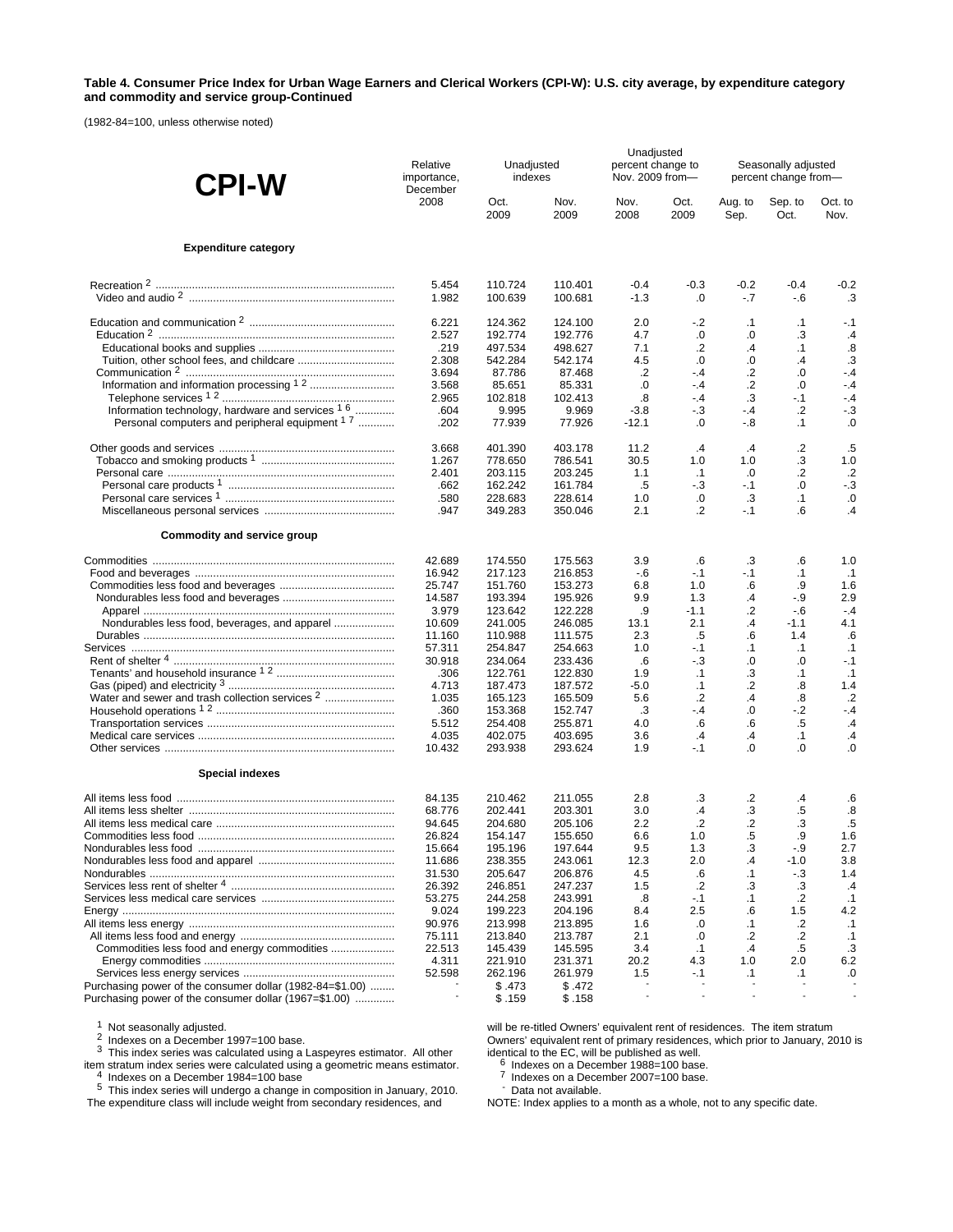#### **Table 5. Consumer Price Index for Urban Wage Earners and Clerical Workers (CPI-W): Seasonally adjusted U.S. city average, by expenditure category and commodity and service group**

(1982-84=100, unless otherwise noted)

|                                                            | Seasonally adjusted indexes |                    |                    |                    | Seasonally adjusted annual rate percent<br>change for |                |                 |                  |              |               |
|------------------------------------------------------------|-----------------------------|--------------------|--------------------|--------------------|-------------------------------------------------------|----------------|-----------------|------------------|--------------|---------------|
| <b>CPI-W</b>                                               |                             |                    |                    |                    |                                                       |                | 3 months ended- |                  | ended-       | 6 months      |
|                                                            | Aug.<br>2009                | Sep.<br>2009       | Oct.<br>2009       | Nov.<br>2009       | Feb.<br>2009                                          | May<br>2009    | Aug.<br>2009    | Nov.<br>2009     | May<br>2009  | Nov.<br>2009  |
| <b>Expenditure category</b>                                |                             |                    |                    |                    |                                                       |                |                 |                  |              |               |
|                                                            | 210.758                     | 211.136            | 211.842            | 212.929            | $-0.8$                                                | $-0.1$         | 6.2             | 4.2              | $-0.5$       | 5.2           |
|                                                            | 217.045                     | 216,778            | 217.027            | 217.157            | -.2                                                   | $-2.1$         | $-3$            | .2               | $-1.1$       | $-.1$         |
|                                                            | 216.610                     | 216.317            | 216.531            | 216.578            | $-3$                                                  | $-2.4$         | - 6             | $-1$             | $-1.3$       | $-3$          |
|                                                            | 212.744                     | 212.018            | 212.185            | 211.957            | $-3.1$                                                | $-5.3$         | $-1.9$          | $-1.5$           | $-4.2$       | $-1.7$        |
|                                                            | 251.677                     | 252.195            | 252.524            | 252.985            | - 5                                                   | $-3.9$         | $-1.0$          | 2.1              | $-2.2$       | .6            |
|                                                            | 202.128                     | 199.912            | 199.773            | 200.285            | $-1.4$                                                | $-7.1$         | $-4.3$          | $-3.6$           | -4.3         | $-4.0$        |
|                                                            | 191.048                     | 192.048            | 194.120            | 192.695            | $-16.2$                                               | $-15.4$        | -7.3            | 3.5              | $-15.8$      | $-2.0$        |
|                                                            | 270.988                     | 268.099            | 266.270            | 266.091            | $-10.5$                                               | $-3.1$         | .9              | $-7.0$           | $-6.9$       | $-3.1$        |
| Nonalcoholic beverages and beverage materials              | 162.465                     | 162.444            | 162.244            | 161.516            | $-1.7$                                                | $-.1$          | - 5             | $-2.3$           | -.9          | $-1.4$        |
|                                                            | 189.945                     | 189.934            | 190.529            | 190.114            | 3.6                                                   | $-3.5$         | .0              | $\cdot$ 4        | .0           | $\cdot$ .2    |
|                                                            | 194.039                     | 195.992            | 196.328            | 197.971            | 8.8                                                   | $-1.5$         | $-1.4$          | 8.4              | 3.5          | 3.4           |
|                                                            | 201.203                     | 200.499            | 200.113            | 199.349            | -7.8                                                  | $-8.0$         | 1.4             | -3.6             | $-7.9$       | $-1.1$        |
|                                                            | 205.196                     | 204.911            | 205.775            | 204.972            | 4.7                                                   | $-3.1$         | $\cdot$ 1       | $-.4$            | .7           | $-.2$         |
| Other miscellaneous foods 12                               | 122.217                     | 122.496            | 122.676            | 121.647            | $-2.7$                                                | $\overline{A}$ | -2.9            | $-1.9$           | $-1.1$       | $-2.4$        |
|                                                            | 223.789                     | 224.102            | 224.382            | 224.815            | 3.7                                                   | 1.8            | 1.3             | 1.8              | 2.7          | 1.6           |
|                                                            | 156.769                     | 157.132            | 156.909            | 156.853            | 2.8                                                   | $-.3$          | 6.3             | .2               | 1.2          | 3.2           |
|                                                            | 221.978                     | 222.073            | 222.843            | 224.207            | 1.7                                                   | 2.0            | 3.0             | 4.1              | 1.8          | 3.5           |
|                                                            | 212.823                     | 212.863            | 213.063            | 213.168            | $\cdot$                                               | $-1.1$         | -.5             | .7               | $-3$         | $\cdot$ 1     |
|                                                            | 243.044                     | 242.930            | 242.918            | 242.551            | 1.4                                                   | 1.6            | $\cdot$ 1       | - 8              | 1.5          | $-3$          |
|                                                            | 247.869                     | 247.669            | 247.420            | 247.158            | 2.5                                                   | 1.9            | $\cdot 0$       | $-1.1$           | 2.2          | $-6$          |
|                                                            | 133.451                     | 135.480            | 136.095            | 134.437            | $-12.0$                                               | $-7.0$         | -3.7            | 3.0              | $-9.5$       | $-.4$         |
| Owners' equivalent rent of primary residence 345           | 233.061                     | 232.761            | 232.770            | 232.516            | 1.8                                                   | 2.0            | $\cdot$         | - 9              | 1.9          | $-3$          |
|                                                            | 122.254                     | 122.644            | 122.761            | 122.830            | 1.2                                                   | .7             | 3.7             | 1.9              | .9           | 2.8           |
|                                                            | 205.839                     | 206.356            | 208.463            | 211.374            | $-4.3$                                                | $-16.0$        | $-1.9$          | 11.2             | $-10.4$      | 4.4           |
|                                                            | 181.747                     | 182.153            | 184.089            | 187.167            | $-5.6$                                                | $-20.3$        | $-3.9$          | 12.5             | $-13.2$      | 3.9           |
|                                                            | 233.552                     | 235.480            | 250.133            | 267.530            | $-39.6$                                               | $-40.0$        | 17.0            | 72.2             | $-39.8$      | 41.9          |
|                                                            | 187.525                     | 187.880            | 189.323            | 191.886            | $-3.0$                                                | $-19.0$        | $-5.0$          | 9.6              | $-11.3$      | 2.1           |
| Water and sewer and trash collection services <sup>2</sup> | 163.201                     | 163.808            | 165.178            | 165.484            | 2.2                                                   | 7.1            | 7.6             | 5.7              | 4.6          | 6.7           |
|                                                            | 124.347<br>153.667          | 124.592<br>153.648 | 124.011<br>153.368 | 123.581<br>152.747 | .5<br>$-2$                                            | 2.2<br>$-4$    | $-3.4$<br>4.5   | $-2.4$<br>$-2.4$ | 1.3<br>$-.3$ | $-2.9$<br>1.0 |
|                                                            | 120.672                     | 120.949            | 120.228            | 119.712            | 4.1                                                   | $-2.6$         | 5.5             | $-3.1$           | .7           | 1.1           |
|                                                            | 114.936                     | 114.131            | 113.038            | 111.949            | 18.0                                                  | $-6.9$         | $-.9$           | $-10.0$          | 4.8          | $-5.5$        |
|                                                            | 108.852                     | 109.649            | 108.460            | 107.620            | - 5                                                   | $-4.3$         | 11.7            | $-4.5$           | $-2.5$       | 3.3           |
|                                                            | 118.857                     | 119.258            | 117.261            | 116.909            | $-3.2$                                                | 2.6            | 9.9             | -6.4             | $-3$         | 1.4           |
|                                                            | 128.063                     | 127.912            | 128.352            | 128.802            | 1.6                                                   | 3.6            | 5.1             | 2.3              | 2.6          | 3.7           |
|                                                            | 181.285                     | 182.716            | 185.612            | 190.266            | $-8.9$                                                | $-3.4$         | 35.1            | 21.3             | $-6.2$       | 28.0          |
|                                                            | 178.196                     | 179.519            | 182.415            | 186.999            | $-8.5$                                                | $-3.2$         | 36.2            | 21.3             | $-5.9$       | 28.5          |
|                                                            | 90.936                      | 91.560             | 93.467             | 94.479             | $-1.1$                                                | 2.2            | 3.5             | 16.5             | .5           | 9.8           |
|                                                            | 136.112                     | 136.675            | 138.886            | 139.797            | 3.2                                                   | 5.8            | $-.3$           | 11.3             | 4.5          | 5.4           |
|                                                            | 126.950                     | 128.878            | 133.216            | 135.889            | $-12.0$                                               | $-2.8$         | 11.8            | 31.3             | $-7.5$       | 21.1          |
|                                                            | 221.467                     | 223.652            | 227.788            | 241.798            | $-28.1$                                               | $-16.7$        | 159.4           | 42.1             | $-22.6$      | 92.0          |
|                                                            | 221.758                     | 223.578            | 227.480            | 241.747            | $-25.8$                                               | $-14.0$        | 159.5           | 41.2             | $-20.1$      | 91.4          |
|                                                            | 133.587                     | 133.504            | 133.764            | 134.346            | 3.5                                                   | .5             | $-2.5$          | 2.3              | 2.0          | $-.1$         |
| Motor vehicle maintenance and repair 1                     | 245.871                     | 246.850            | 247.811            | 247.972            | 4.6                                                   | 1.3            | 1.4             | 3.5              | 2.9          | 2.4           |
|                                                            | 233.494                     | 237.928            | 240.111            | 245.825            | $-17.7$                                               | $-9.3$         | 13.1            | 22.9             | $-13.6$      | 17.9          |
|                                                            | 377.444                     | 379.213            | 379.750            | 380.969            | 4.4                                                   | 3.8            | 2.8             | 3.8              | 4.1          | 3.3           |
|                                                            | 297.712                     | 299.487            | 300.144            | 300.393            | 5.5                                                   | 3.8            | 2.2             | 3.7              | 4.7          | 2.9           |
|                                                            | 400.673                     | 402.384            | 402.852            | 404.459            | 4.0                                                   | 3.7            | 3.0             | 3.8              | 3.9          | 3.4           |
|                                                            | 322.955                     | 324.248            | 324.921            | 325.479            | 2.6                                                   | 2.9            | 2.1             | 3.2              | 2.8          | 2.7           |
|                                                            | 570.031                     | 573.743            | 574.505            | 579.457            | 8.6                                                   | 7.5            | 6.9             | 6.8              | 8.0          | 6.8           |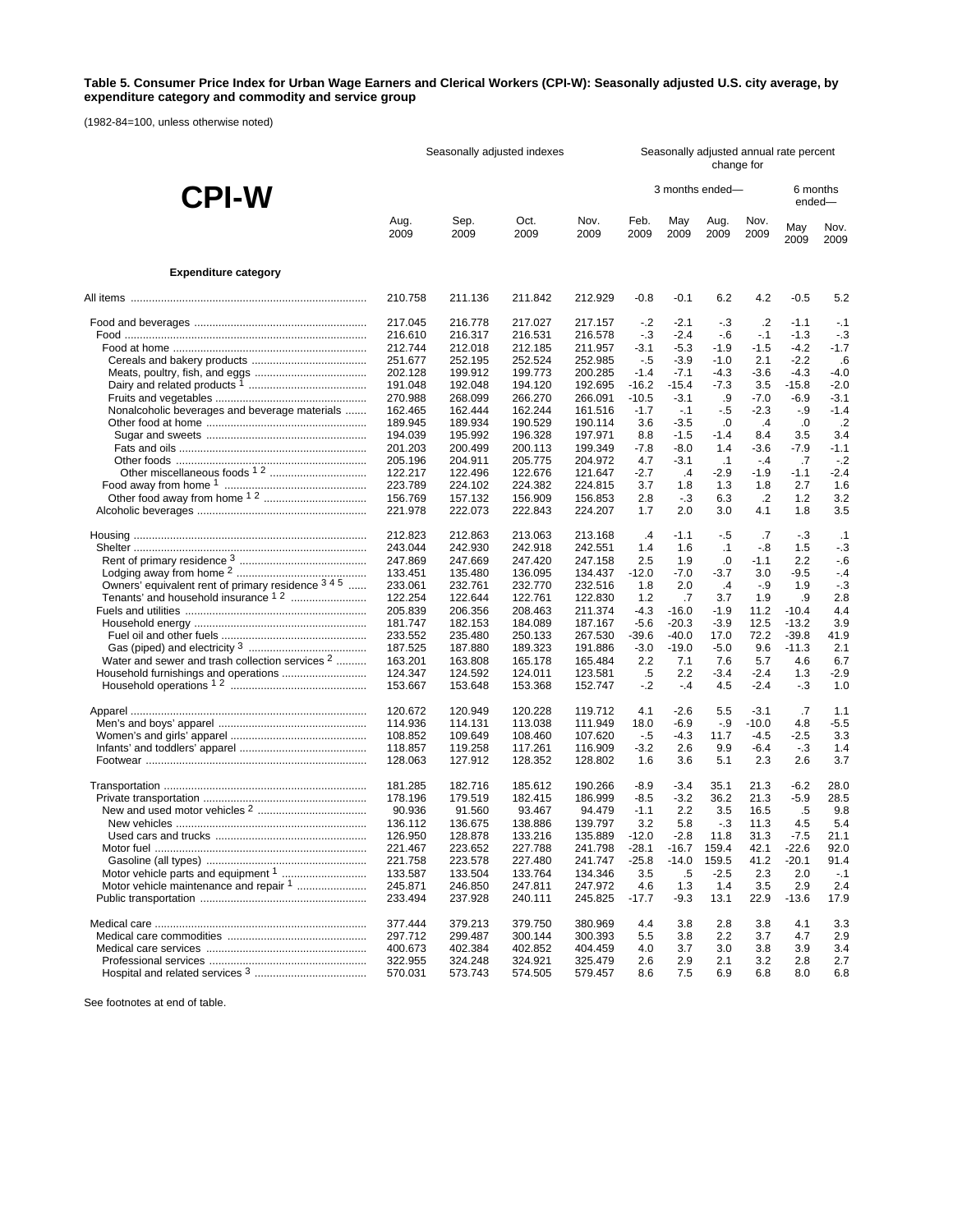#### **Table 5. Consumer Price Index for Urban Wage Earners and Clerical Workers (CPI-W): Seasonally adjusted U.S. city average, by expenditure category and commodity and service group-Continued**

(1982-84=100, unless otherwise noted)

|                                                           | Seasonally adjusted indexes |         |         |         | Seasonally adjusted annual rate percent<br>change for |                 |         |           |                    |                |
|-----------------------------------------------------------|-----------------------------|---------|---------|---------|-------------------------------------------------------|-----------------|---------|-----------|--------------------|----------------|
| <b>CPI-W</b>                                              |                             |         |         |         |                                                       | 3 months ended- |         |           | 6 months<br>ended- |                |
|                                                           | Aug.                        | Sep.    | Oct.    | Nov.    | Feb.                                                  | May             | Aug.    | Nov.      | May                | Nov.           |
|                                                           | 2009                        | 2009    | 2009    | 2009    | 2009                                                  | 2009            | 2009    | 2009      | 2009               | 2009           |
| <b>Expenditure category</b>                               |                             |         |         |         |                                                       |                 |         |           |                    |                |
|                                                           | 111.415                     | 111.147 | 110.717 | 110.513 | 1.3                                                   | $-1.3$          | 1.7     | $-3.2$    | 0.0                | $-0.8$         |
|                                                           | 101.924                     | 101.243 | 100.681 | 100.943 | $-1.5$                                                | $-4$            | .6      | $-3.8$    | $-9$               | $-1.6$         |
|                                                           | 123.479                     | 123.601 | 123.757 | 123.682 | 2.8                                                   | 2.4             | 2.2     | .7        | 2.6                | 1.4            |
|                                                           | 189.859                     | 189.872 | 190.521 | 191.213 | 4.5                                                   | 5.5             | 5.9     | 2.9       | 5.0                | 4.4            |
|                                                           | 491.859                     | 493.984 | 494.705 | 498.822 | 4.9                                                   | 5.2             | 12.7    | 5.8       | 5.1                | 9.2            |
| Tuition, other school fees, and childcare                 | 533.890                     | 533.704 | 535.632 | 537.333 | 4.5                                                   | 5.6             | 5.2     | 2.6       | 5.0                | 3.9            |
|                                                           | 87.664                      | 87.807  | 87.785  | 87.470  | 1.6                                                   | .3              | $-2$    | - 9       | .9                 | $-6$           |
| Information and information processing 1.2                | 85.532                      | 85.676  | 85.651  | 85.331  | 1.6                                                   | .0              | $-4$    | - 9       | .8                 | $-7$           |
|                                                           | 102.613                     | 102.896 | 102.818 | 102.413 | 1.3                                                   | 1.3             | 1.5     | $-8$      | 1.3                | $\overline{4}$ |
| Information technology, hardware and services $16$        | 10.012                      | 9.975   | 9.995   | 9.969   | 2.9                                                   | $-6.4$          | $-9.7$  | $-1.7$    | $-1.8$             | $-5.8$         |
| Personal computers and peripheral equipment <sup>17</sup> | 78.480                      | 77.835  | 77.939  | 77.926  | $-4.5$                                                | $-15.5$         | $-23.9$ | $-2.8$    | $-10.1$            | $-14.0$        |
|                                                           | 398.801                     | 400.504 | 401.414 | 403.435 | 3.0                                                   | 34.4            | 5.5     | 4.7       | 17.6               | 5.1            |
|                                                           | 768.483                     | 776.198 | 778.650 | 786.541 | 8.3                                                   | 116.5           | 12.6    | 9.7       | 53.1               | 11.2           |
|                                                           | 202.705                     | 202.795 | 203.135 | 203.463 | .3                                                    | 1.5             | 1.1     | 1.5       | .9                 | 1.3            |
|                                                           | 162.415                     | 162.312 | 162.242 | 161.784 | 3.9                                                   | 1.4             | $-1.7$  | $-1.5$    | 2.7                | $-1.6$         |
|                                                           | 227.751                     | 228.480 | 228.683 | 228.614 | $-6$                                                  | 3.1             | $-.1$   | 1.5       | 1.2                | .7             |
|                                                           | 347.691                     | 347.345 | 349.308 | 350.699 | $\cdot$ 1                                             | 1.0             | 3.8     | 3.5       | .5                 | 3.7            |
| Commodity and service group                               |                             |         |         |         |                                                       |                 |         |           |                    |                |
|                                                           | 173.366                     | 173.885 | 174.960 | 176.765 | $-3.8$                                                | $-2$            | 13.0    | 8.1       | $-2.0$             | 10.5           |
|                                                           | 217.045                     | 216.778 | 217.027 | 217.157 | $-2$                                                  | $-2.1$          | $-3$    | .2        | $-1.1$             | $-.1$          |
|                                                           | 150.154                     | 150.983 | 152.366 | 154.809 | -6.0                                                  | .9              | 22.1    | 13.0      | $-2.6$             | 17.5           |
|                                                           | 193.645                     | 194.337 | 192.499 | 197.997 | $-5.1$                                                | $-3.0$          | 45.1    | 9.3       | $-4.0$             | 25.9           |
|                                                           | 120.672                     | 120.949 | 120.228 | 119.712 | 4.1                                                   | $-2.6$          | 5.5     | $-3.1$    | .7                 | 1.1            |
| Nondurables less food, beverages, and apparel             | 243.283                     | 244.219 | 241.553 | 251.487 | $-8.7$                                                | $-2.7$          | 61.5    | 14.2      | $-5.7$             | 35.8           |
|                                                           | 108.994                     | 109.657 | 111.148 | 111.782 | $-2.8$                                                | 1.4             | .5      | 10.6      | $-.7$              | 5.5            |
|                                                           | 254.480                     | 254.679 | 255.014 | 255.269 | 1.6                                                   | .0              | 1.1     | 1.2       | .8                 | $1.2$          |
|                                                           | 234.179                     | 234.254 | 234.207 | 233.955 | 1.2                                                   | 1.5             | .0      | $-4$      | 1.4                | $-2$           |
|                                                           | 122.254                     | 122.644 | 122.761 | 122.830 | 1.2                                                   | .7              | 3.7     | 1.9       | .9                 | 2.8            |
|                                                           | 187.525                     | 187.880 | 189.323 | 191.886 | -3.0                                                  | $-19.0$         | -5.0    | 9.6       | $-11.3$            | 2.1            |
| Water and sewer and trash collection services 2           | 163.201                     | 163.808 | 165.178 | 165.484 | 2.2                                                   | 7.1             | 7.6     | 5.7       | 4.6                | 6.7            |
|                                                           | 153.667                     | 153.648 | 153.368 | 152.747 | $-2$                                                  | $-4$            | 4.5     | $-2.4$    | $-3$               | 1.0            |
|                                                           | 251.654                     | 253.079 | 254.314 | 255.433 | 3.9                                                   | 1.7             | 4.1     | 6.1       | 2.8                | 5.1            |
|                                                           | 400.673                     | 402.384 | 402.852 | 404.459 | 4.0                                                   | 3.7             | 3.0     | 3.8       | 3.9                | 3.4            |
|                                                           | 293.179                     | 293.119 | 293.183 | 293.238 | 2.4                                                   | 1.4             | 3.8     | $\cdot$ 1 | 1.9                | 1.9            |
| <b>Special indexes</b>                                    |                             |         |         |         |                                                       |                 |         |           |                    |                |
|                                                           | 209.541                     | 210.036 | 210.827 | 212.095 | $-9$                                                  | .3              | 7.5     | 5.0       | $-3$               | 6.2            |
|                                                           | 201.265                     | 201.826 | 202.802 | 204.433 | $-1.7$                                                | $-9$            | 9.0     | 6.4       | -1.3               | 7.7            |
|                                                           | 203.921                     | 204.253 | 204.958 | 206.033 | $-1.1$                                                | $-3$            | 6.4     | 4.2       | $-7$               | 5.3            |
|                                                           | 152.561                     | 153.374 | 154.747 | 157.172 | $-5.7$                                                | 1.0             | 21.3    | 12.6      | $-2.4$             | 16.9           |
|                                                           | 195.417                     | 196.084 | 194.368 | 199.584 | $-4.4$                                                | $-2.8$          | 42.1    | 8.8       | $-3.6$             | 24.4           |
|                                                           | 240.380                     | 241.279 | 238.966 | 247.953 | $-7.6$                                                | $-2.8$          | 56.1    | 13.2      | $-5.2$             | 33.0           |
|                                                           | 205.614                     | 205.775 | 205.065 | 207.993 | $-2.1$                                                | $-3.2$          | 20.1    | 4.7       | $-2.7$             | 12.2           |
|                                                           | 245.730                     | 246.381 | 247.071 | 248.031 | 2.0                                                   | $-2.3$          | 2.6     | 3.8       | $-.2$              | 3.2            |
|                                                           | 243.823                     | 244.068 | 244.456 | 244.706 | 1.3                                                   | - 6             | 1.0     | 1.5       | $\cdot$            | 1.2            |
|                                                           | 199.863                     | 201.160 | 204.183 | 212.732 | $-17.6$                                               | $-18.5$         | 62.1    | 28.4      | $-18.1$            | 44.2           |
|                                                           | 213.027                     | 213.292 | 213.715 | 213.885 | 1.3                                                   | 2.1             | 1.4     | 1.6       | 1.7                | 1.5            |
|                                                           | 212.680                     | 213.059 | 213.524 | 213.720 | 1.6                                                   | 3.0             | 1.8     | 2.0       | 2.3                | 1.9            |
| Commodities less food and energy commodities              | 143.376                     | 143.992 | 144.772 | 145.230 | .7                                                    | 5.8             | 2.0     | 5.3       | 3.2                | 3.6            |
|                                                           | 223.093                     | 225.279 | 229.848 | 244.063 | $-28.7$                                               | -18.1           | 150.3   | 43.2      | $-23.6$            | 89.3           |
|                                                           | 261.781                     | 261.962 | 262.166 | 262.150 | 2.1                                                   | 1.8             | 1.7     | .6        | 1.9                | 1.1            |

<sup>1</sup> Not seasonally adjusted.<br><sup>2</sup> Indexes on a December 1997=100 base.<br><sup>3</sup> This index series was calculated using a Laspeyres estimator. All other item stratum index series were calculated using a geometric means

estimator.<br>
<sup>4</sup> Indexes on a December 1984=100 base<br>
<sup>5</sup> This index series will undergo a change in composition in January,

2010. The expenditure class will include weight from secondary residences, and will be re-titled Owners' equivalent rent of residences. The item stratum Owners' equivalent rent of primary residences, which prior to January, 2010 is identical to the EC, will be published as well.<br><sup>6</sup> Indexes on a December 1988=100 base.<br><sup>7</sup> Indexes on a December 2007=100 base.

Indexes on a December 1000–100 base.<br>
NOTE: Index applies to a month as a whole, not to any specific date.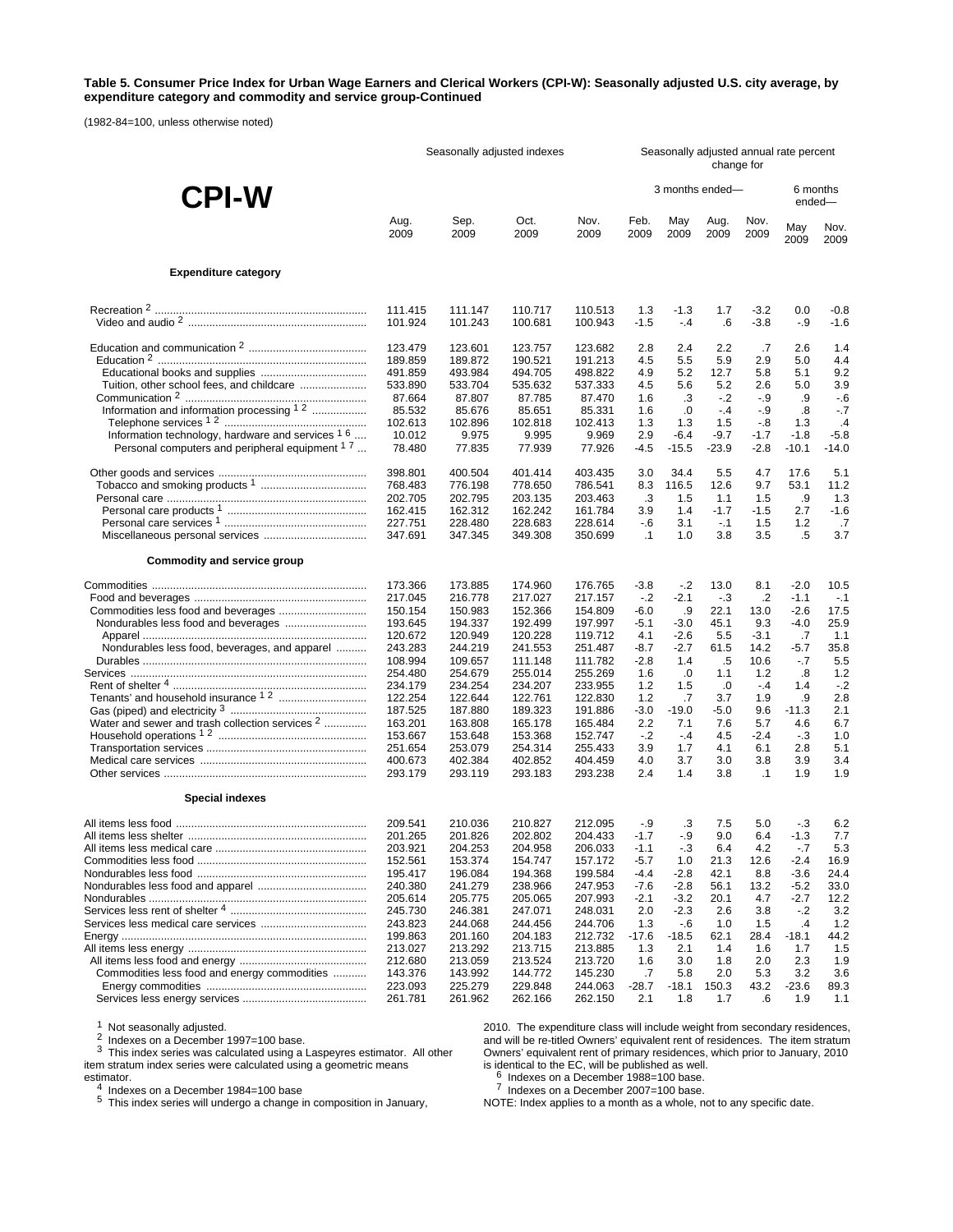### **Table 6. Consumer Price Index for Urban Wage Earners and Clerical Workers (CPI-W): Selected areas, all items index**

(1982-84=100, unless otherwise noted)

|                                                                                | All items           |              |                                                      |                          |                |                                  |                                                      |                                                      |                                     |                          |               |  |
|--------------------------------------------------------------------------------|---------------------|--------------|------------------------------------------------------|--------------------------|----------------|----------------------------------|------------------------------------------------------|------------------------------------------------------|-------------------------------------|--------------------------|---------------|--|
| <b>CPI-W</b>                                                                   | Pricina<br>schedule |              | Indexes                                              |                          |                |                                  | Percent change to<br>Nov.2009 from-                  |                                                      | Percent change to<br>Oct.2009 from- |                          |               |  |
|                                                                                | $\mathbf{1}$        | Aug.<br>2009 | Sep.<br>2009                                         | Oct.<br>2009             | Nov.<br>2009   | Nov.<br>2008                     | Sep.<br>2009                                         | Oct.<br>2009                                         | Oct.<br>2008                        | Aug.<br>2009             | Sep.<br>2009  |  |
|                                                                                | M                   | 211.156      | 211.322                                              | 211.549                  | 212.003        | 2.3                              | 0.3                                                  | 0.2                                                  | $-0.3$                              | 0.2                      | 0.1           |  |
| Region and area size <sup>2</sup>                                              |                     |              |                                                      |                          |                |                                  |                                                      |                                                      |                                     |                          |               |  |
|                                                                                | м                   | 227.598      | 228.158                                              | 228.193                  | 229.048        | 2.4                              | .4                                                   | .4                                                   | $\cdot$                             | $\cdot$ 3                | .0            |  |
| Size A - More than 1,500,000                                                   | M                   | 228.472      | 229.067                                              | 228.720                  | 229.541        | 2.2                              | $\cdot$ .2                                           | $\overline{A}$                                       | $\cdot$ 1                           | $\cdot$ 1                | $-2$          |  |
| Size B/C - 50,000 to 1,500,000 3                                               | M                   | 137.109      | 137.400                                              | 137.959                  | 138.527        | 2.8                              | .8                                                   | $\mathcal{A}$                                        | .3                                  | .6                       | .4            |  |
|                                                                                | M                   | 200.723      | 200.658                                              | 200.781                  | 201.553        | 2.7                              | $\cdot$                                              | $\mathcal{A}$                                        | $-2$                                | .0                       | $\cdot$ 1     |  |
| Size A - More than 1,500,000                                                   | M                   | 200.710      | 200.566                                              | 200.730                  | 201.626        | 2.5                              | $.5\,$                                               | $\mathcal{A}$                                        | - 3                                 | 0.                       | .1            |  |
| Size B/C - 50,000 to 1,500,000 3<br>Size D - Nonmetropolitan (less than        | M                   | 131.481      | 131.497                                              | 131.420                  | 131.823        | 2.8                              | $\cdot$ .2                                           | .3                                                   | $-2$                                | .0                       | $-1$          |  |
|                                                                                | M                   | 199.404      | 199.416                                              | 200.053                  | 200.748        | 2.9                              | .7                                                   | .3                                                   | 0.                                  | .3                       | .3            |  |
|                                                                                | M                   | 205.867      | 205.726                                              | 206.121                  | 206.859        | 2.5                              | $6 \,$                                               | $\cdot$                                              | $-6$                                | $\cdot$ 1                | .2            |  |
| Size A - More than 1,500,000                                                   | М                   | 208.995      | 208.677                                              | 208.577                  | 209.161        | 1.7                              | $\cdot$ .2                                           | .3                                                   | $-1.0$                              | $-2$                     | .0            |  |
| Size B/C - 50,000 to 1,500,000 3                                               | M                   | 131.302      | 131.284                                              | 131.621                  | 132.129        | 2.8                              | $6 \cdot$                                            | $\cdot$                                              | $-3$                                | $\cdot$                  | .3            |  |
| Size D - Nonmetropolitan (less than                                            | M                   | 211.088      | 210.922                                              | 212.368                  | 213.396        | 3.7                              | 1.2                                                  | .5                                                   | $-6$                                | .6                       | .7            |  |
|                                                                                | M                   | 213.988      | 214.490                                              | 214.718                  | 214.228        | 1.6                              | $-1$                                                 | $-2$                                                 | $-.4$                               | .3                       | .1            |  |
| Size A - More than 1,500,000                                                   | M                   | 216.539      | 217.000                                              | 217.002                  | 216.286        | 1.5                              | $-3$                                                 | $-3$                                                 | $-3$                                | $\cdot$                  | .0            |  |
| Size B/C - 50,000 to 1,500,000 $3$                                             | M                   | 132.407      | 132.773                                              | 133.244                  | 133.149        | 1.9                              | .3                                                   | $-1$                                                 | $-3$                                | .6                       | $\cdot$       |  |
| Size classes                                                                   |                     |              |                                                      |                          |                |                                  |                                                      |                                                      |                                     |                          |               |  |
| A <sup>4</sup>                                                                 | M                   | 195.796      | 195.957                                              | 195.895                  | 196.187        | 1.9                              | $\cdot$ 1                                            | $\cdot$ 1                                            | $-4$                                | $\cdot$ 1                | .0            |  |
|                                                                                | M                   | 132.341      | 132.450                                              | 132.764                  | 133.139        | 2.6                              | $.5\,$                                               | .3                                                   | $-2$                                | .3                       | $\cdot$ .2    |  |
|                                                                                | м                   | 206.271      | 206.341                                              | 207.120                  | 207.739        | 2.8                              | $\overline{.7}$                                      | .3                                                   | $-4$                                | $\overline{A}$           | $\mathcal{A}$ |  |
| Selected local areas <sup>5</sup>                                              |                     |              |                                                      |                          |                |                                  |                                                      |                                                      |                                     |                          |               |  |
| Chicago-Gary-Kenosha, IL-IN-WI                                                 | M                   | 204.246      | 204.278                                              | 204.511                  | 205.136        | 1.5                              | .4                                                   | $\cdot$ 3                                            | $-1.1$                              | $\cdot$ 1                | $\cdot$ 1     |  |
| Los Angeles-Riverside-Orange County, CA<br>New York-Northern N.J.-Long Island, | M                   | 216.628      | 217.302                                              | 217.474                  | 216.618        | 1.2                              | $-3$                                                 | $-4$                                                 | $-6$                                | .4                       | $\cdot$ 1     |  |
|                                                                                | M                   | 232.841      | 233.502                                              | 233.084                  | 233.893        | 2.3                              | $\cdot$                                              | .3                                                   | $\cdot$ 1                           | $\cdot$ 1                | $-2$          |  |
| Boston-Brockton-Nashua, MA-NH-ME-CT                                            | $\mathbf{1}$        |              | 235.744                                              | $\overline{\phantom{a}}$ | 236.859        | 2.2                              | $.5\,$                                               |                                                      | $\sim$                              | $\overline{\phantom{a}}$ |               |  |
|                                                                                | $\mathbf{1}$        |              | 192.800                                              | $\overline{\phantom{a}}$ | 192.871        | 2.1                              | 0.                                                   |                                                      | $\blacksquare$                      |                          |               |  |
|                                                                                | $\mathbf{1}$        |              | 204.298                                              |                          | 205.297        | 1.9                              | $.5\,$                                               |                                                      | $\overline{\phantom{a}}$            | $\overline{\phantom{a}}$ |               |  |
| Washington-Baltimore, DC-MD-VA-WV <sup>6</sup>                                 | 1                   |              | 140.701                                              |                          | 140.608        | 2.1                              | $-1$                                                 | $\overline{\phantom{a}}$                             | $\overline{\phantom{a}}$            | $\overline{a}$           |               |  |
|                                                                                | $\overline{2}$      | 202.276      | $\overline{\phantom{a}}$                             | 199.736                  | $\mathbf{r}$   |                                  |                                                      |                                                      | $-2.7$                              | $-1.3$                   |               |  |
|                                                                                | $\overline{2}$      | 200.169      | $\overline{\phantom{a}}$                             | 200.324                  | $\blacksquare$ | $\blacksquare$<br>$\blacksquare$ | $\overline{\phantom{a}}$<br>$\overline{\phantom{a}}$ | $\overline{\phantom{a}}$<br>$\overline{\phantom{a}}$ | $-1$                                | $\cdot$ 1                |               |  |
| Houston-Galveston-Brazoria, TX                                                 | $\overline{2}$      | 189.503      | $\overline{\phantom{a}}$<br>$\overline{\phantom{a}}$ | 189.304                  |                | ÷                                | $\overline{a}$                                       | $\overline{\phantom{a}}$                             | $-7$                                | $-.1$                    |               |  |
| Miami-Fort Lauderdale, FL<br>Philadelphia-Wilmington-Atlantic City,            | $\overline{2}$      | 219.000      |                                                      | 220.358                  |                |                                  |                                                      |                                                      | $-8$                                | .6                       |               |  |
|                                                                                | $\overline{2}$      | 225.481      |                                                      | 224.573                  |                |                                  |                                                      |                                                      | $-2$                                | $-4$                     |               |  |
| San Francisco-Oakland-San Jose, CA                                             | $\overline{2}$      | 221.279      | $\overline{\phantom{a}}$                             | 221.708                  |                |                                  | $\overline{\phantom{a}}$                             |                                                      | $\cdot$                             | $\cdot$                  |               |  |
| Seattle-Tacoma-Bremerton, WA                                                   | 2                   | 221.873      | $\overline{\phantom{a}}$                             | 221.339                  |                |                                  |                                                      |                                                      | $\cdot$ 3                           | $-2$                     |               |  |

<sup>1</sup> Foods, fuels, and several other items priced every month in all areas; most other goods and services priced as indicated:

M - Every month.

1 - January, March, May, July, September, and November.

2<br>
Regions defined as the four Census regions. See technical notes.<br>
<sup>3</sup> Indexes on a December 1996=100 base.<br>
<sup>4</sup> Indexes on a December 1986=100 base.<br>
<sup>5</sup> In addition, the following metropolitan areas are published semia and appear in Tables 34 and 39 of the January and July issues of the CPI Detailed Report: Anchorage, AK; Cincinnati-Hamilton, OH-KY-IN; Denver-Boulder-Greeley, CO; Honolulu, HI; Kansas City, MO-KS; Milwaukee-Racine, WI; Minneapolis-St. Paul, MN-WI; Phoenix-Mesa, AZ; Pittsburgh, PA; Portland-Salem, OR-WA; St. Louis, MO-IL; San Diego, CA;

Tampa-St. Petersburg-Clearwater, FL.<br><sup>6</sup> Indexes on a November 1996=100 base.<br>- Data not available.

NOTE: Local area indexes are byproducts of the national CPI program. Each local index has a smaller sample size than the national index and is, therefore, subject to substantially more sampling and other measurement error. As a result, local area indexes show greater volatility than the national index, although their long-term trends are similar. Therefore, the Bureau of Labor Statistics strongly urges users to consider adopting the national average CPI for use in their escalator clauses.